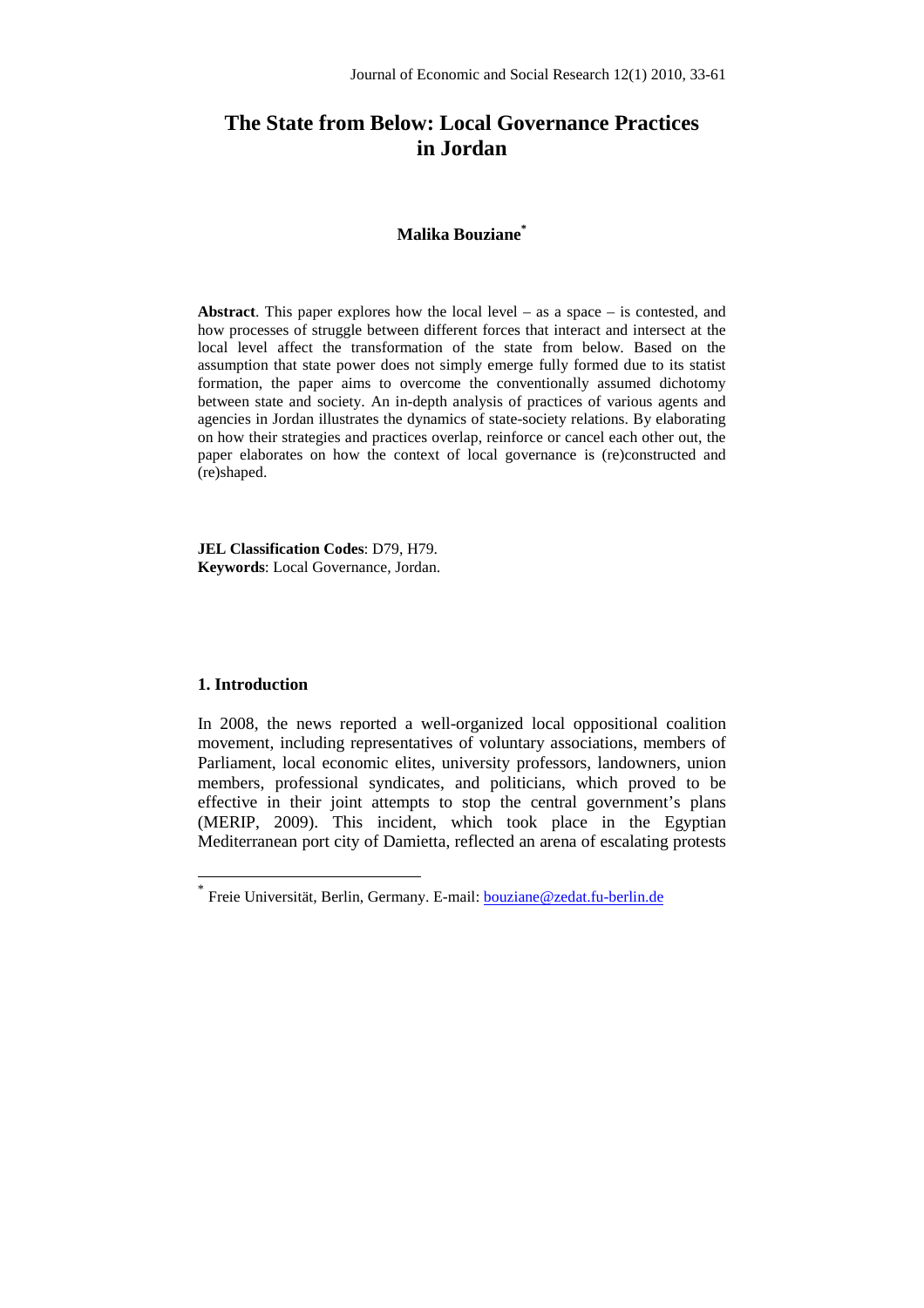against a Canadian consortium building a fertilizer complex in Ra's al-Barr. It shows in an exemplary manner the process of joint protests of state and non-state actors and contests various theoretical assumptions that resonate in a range of works on the Middle East such as a statist understanding of state and insinuated fixed boundaries between state and society.

Drawing on the Weberian ideal-type of the modern rational state, different studies tend to focus on the state as if it were a stand-alone institution separated from the wider social environment. By outlining the state as an integrated entity, these accounts neglect such dynamics which have occurred during the Damietta protests. In most state-centered studies the state is conceived as an autonomous and coherent formation representing public interests and claiming control over a demarcated territory. The protests of Damietta defy this conception and give clues as to the non-fixity and fluidity of those social boundaries.

This paper is juxtaposed to those accounts assuming that state power simply emerges completely formed due to its statist formation (Schlumberger, 2007). Inspired by Migdal's (2001) state-in-society approach, this account approaches a process-oriented and inclusive conception of the state by considering both practices that produce the image of the state as a singular agent and practices *of* the state. This paper explores struggles between different forces at the local level and asks how these processes affect the transformation of the state from below. The paper focuses on encounters between parts of the state (mayor, police) and nonstate actors (NGO leaders, tribal chiefs). An in-depth analysis of agents' practices at the micro level illustrates how these practices impact on local governance and on state-society relations and thus on the transformation of the state from below.

The paper investigates the Jordanian urban community, Jabl  $Z^1$ , in East Amman and Ma'an City, a town in a rural area in the south. The Jabl Z district is one of the twenty-seven sub-districts of Amman. Being one of the older districts in Amman, it has a population estimated at 225,000 and includes five main neighborhoods.<sup>2</sup> The majority of the inhabitants of Jabl Z

<sup>&</sup>lt;sup>1</sup> In order to preserve the anonymity of the interviewees and informants who helped me gain insights into local governance structures in East Amman, the author uses 'Jabl Z' as a notional indication for the real area in which the data of this article have been collected.

 $2 \text{ http://www.ammancity.gov.jo/english/areas/n2.asp, accessed 02.01.2009.}$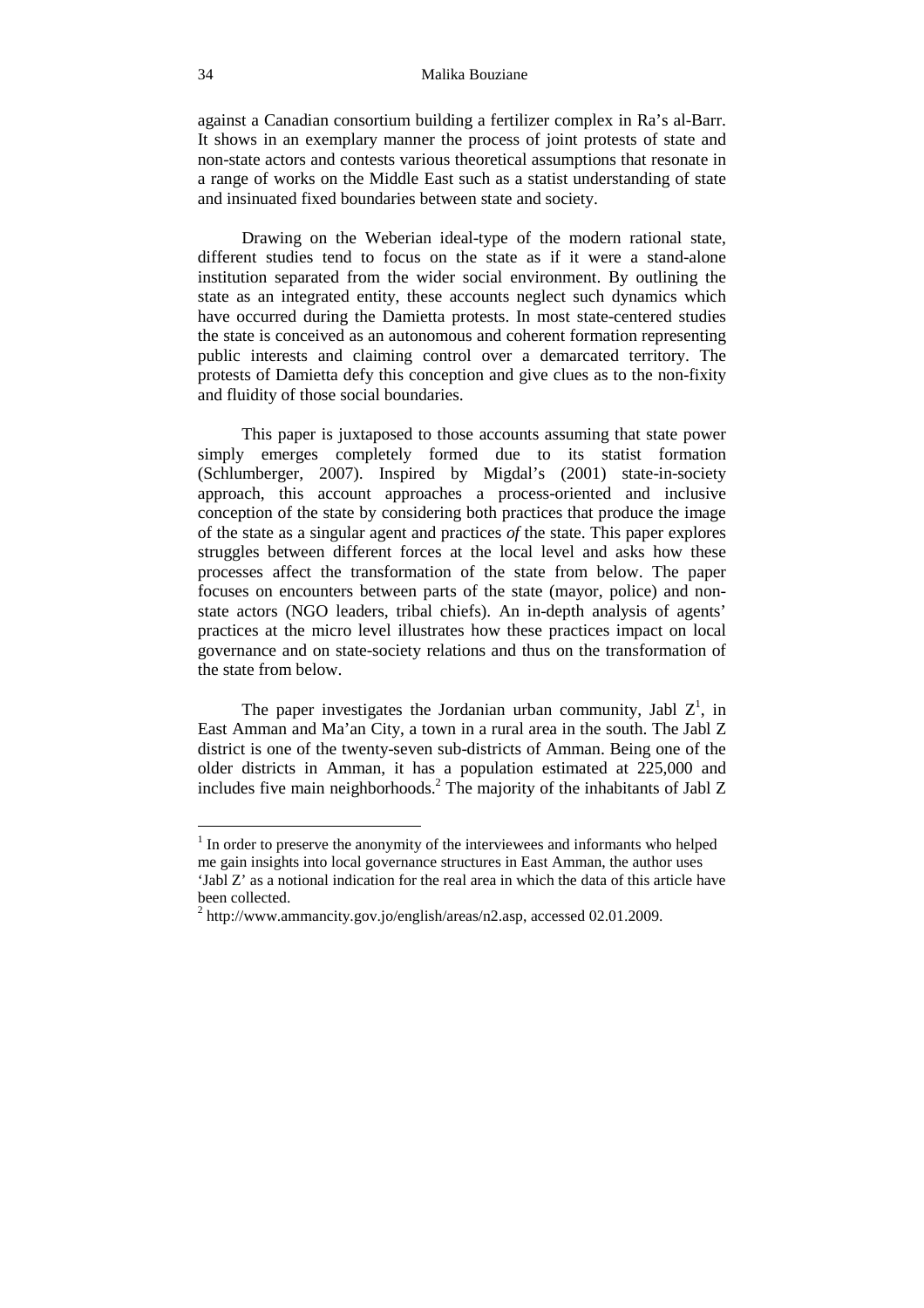are Jordanians of Palestinian origin, among others by virtue of the Palestinian camp that was established as an emergency camp for the Palestinian refugees of the 1967 Arab-Israeli war.<sup>3</sup> Installed within Jabl Z, it is spatially separated from it by the walls that surround the camp. The internal structure is organized according to the villages of origin in Palestine. About 9,500 people inhabit 648 housing units, with an average unit size of 50 m<sup>2</sup>. While there are five private clinics in the camp, there is neither a police station nor secondary schools (Department of Palestinian Affairs, 2002: 52-53). Ma'an City has a population of 30,000 and is mainly inhabited by Transjordanians<sup>4</sup> (CSS, 2002). It has been the arena of several clashes with the central government, including the bread riots of 1989 and the military intervention of November 2002. The inhabitants of Ma'an City work primarily in governmental agencies and the army, while the urban population of Jabl Z is employed in the private sector (CSS, 2002, Baylouny, 2008). Due to the differing geographical location and the social, demographic-ethnical composition of Jabl Z and Ma'an City, the comparison provides insightful findings about practices of different actors developed and deployed at the micro level.

The empirical data presented here is based on field research conducted in Amman and Ma'an during four months over the period April to May in 2008 and 2009 and on the basis of participant observation.<sup>5</sup>

 $3$  There are three types of camps in Jordan: 1) official camps that are run jointly by the United Nations Relief and Works Agency (UNWRA) and the Department of Palestinian Affairs (Foreign Ministry). Officially, there are ten of this kind of camp in Jordan, 2) Three governmental camps which are not acknowledged by UNRWA and thus serviced less than regular camps and 3) illegal gatherings in Madaba, Aqaba, and Zarqa.

<sup>&</sup>lt;sup>4</sup> The distinction is one of national origin or lineage, not current citizenship. A Transjordanian is a person who traces his/her origin to the area now known as Jordan. Palestinians trace their ancestry to the West Bank, the Gaza Strip, or what is now inside the boundaries of Israel (Baylouny, 2008: 278).

<sup>&</sup>lt;sup>5</sup> Sixty people were interviewed, including tribal leaders, local leaders (Wujaha', Makhateer), head and council members of the municipal committee in Jabl Z, the mayor of Ma'an City, an Imam of a mosque in Ma'an City, the head of the Zakat Fund, academics at the Hussein Bin Talal University in Ma'an City, leaders of NGOs and local residents in Amman and Ma'an City.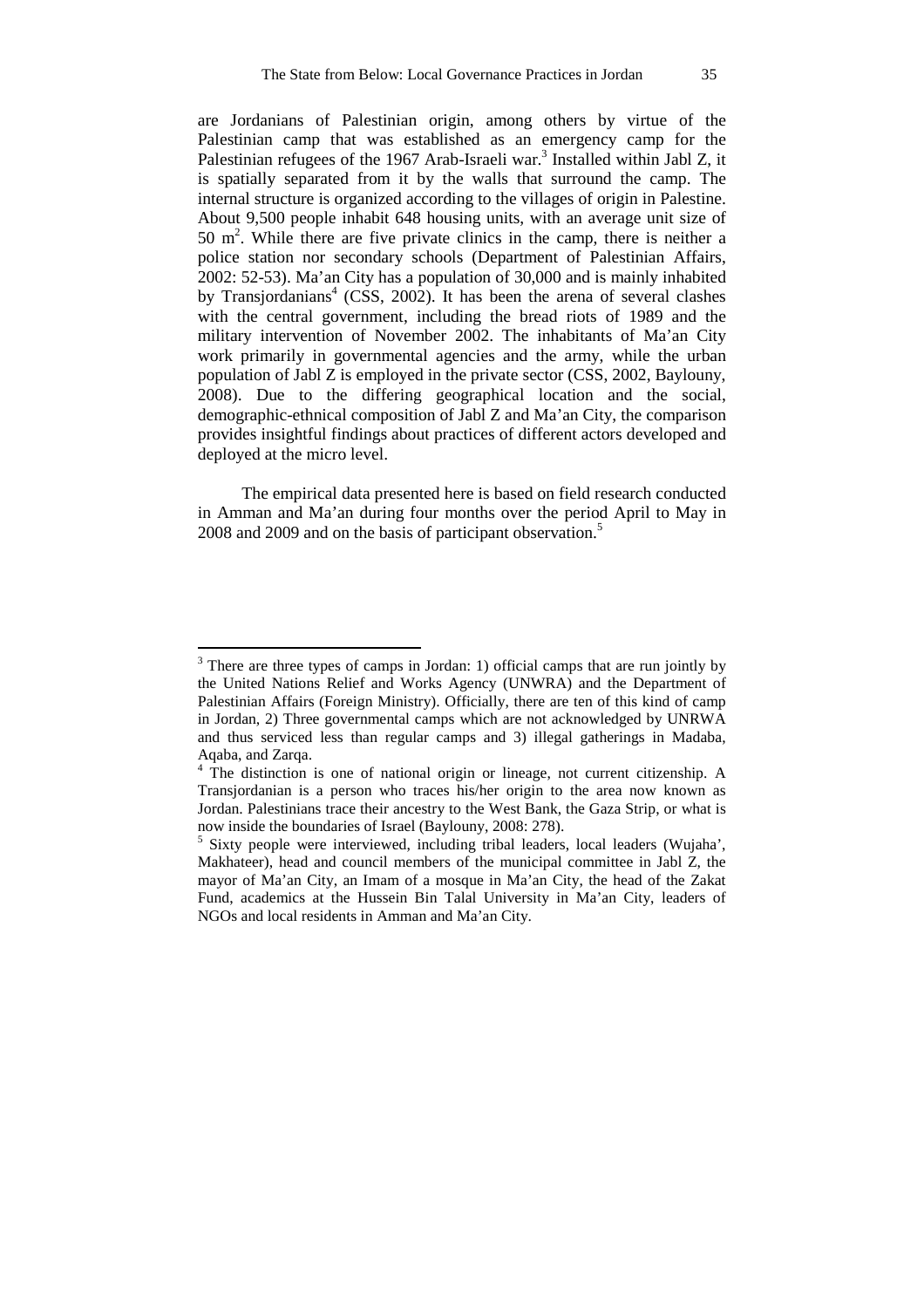## **2. Locality, Space and Practices**

The analysis of daily practices of state and non-state actors draws on de Certeau's analysis of tactical actions: the innumerable tricks, deceits and simulations adapted by the 'popular' changing the order of things to meet their own needs and ends (1984: 26). For the analysis of these 'popular' practices of subverting the social order, the local level holds the richest and most instructive hints (Migdal, 2001: 88). Nonetheless, for a long time the question of local governance has been banished from Middle Eastern research. Quite recently, a small number of scholars have started exploring alternative patterns of politics that emerge beyond the scope of national politics (Singerman, 1995 and 2009, Harders, 2002, Ismail, 2006).

In order to discuss questions of local governance it is imperative to define a framework within which local patterns of politics are located. Governance research provides clues for grasping the 'local' in geographical terms in order to stress small-scale spatiality and the variety of territorial, functional and identity-related boundaries (De La Rosa, Höppner and Kötter, 2008); other accounts define the local in relation to the national, regional and global level (Cantori and Bainchi, 1989; Clarke, 2006). In this account, Jabl Z and Ma'an City are conceptualized as socio-spatial spaces whereas sociality of space is constituted by practices within space (de Certeau, 1984: 117); it is the product of actions and movements and "occurs as the effect produced by the operations that orient, situate, temporalize, and make it function," (ibid: 117). De Certeau's attention to everyday practices aims to depict how the 'consumer', that is, an ordinary person, plays with the social order that surpasses him using the products that the order imposes on him. By giving attention to the ability of popular practices, de Certeau illustrates the creativity of ordinary people to invent their everyday life; it shows how space is appropriated by its users. Understood as a practiced place, space constitutes a site of dynamic (hidden) struggles (de Certeau, 1984: xiii) that embodies social relations that are ultimately relations of power. To trace how power hierarchies, also in relation to the state, are shaped and transformed in Jabl Z and Ma'an City, I draw on Bourdieu's concept of capital. Bourdieu relates power over space to the overall amounts and relative combinations of capital available to actors who compete for social positions (Bourdieu, 1987)<sup> $\delta$ </sup>. As we will see, the local space in Jordan is

<sup>&</sup>lt;sup>6</sup> Bourdieu positions actors according to economic, social and cultural dimensions: economic capital refers to monetary as well as other financial resources and assets and finds its institutional expression in property rights. Cultural capital exists in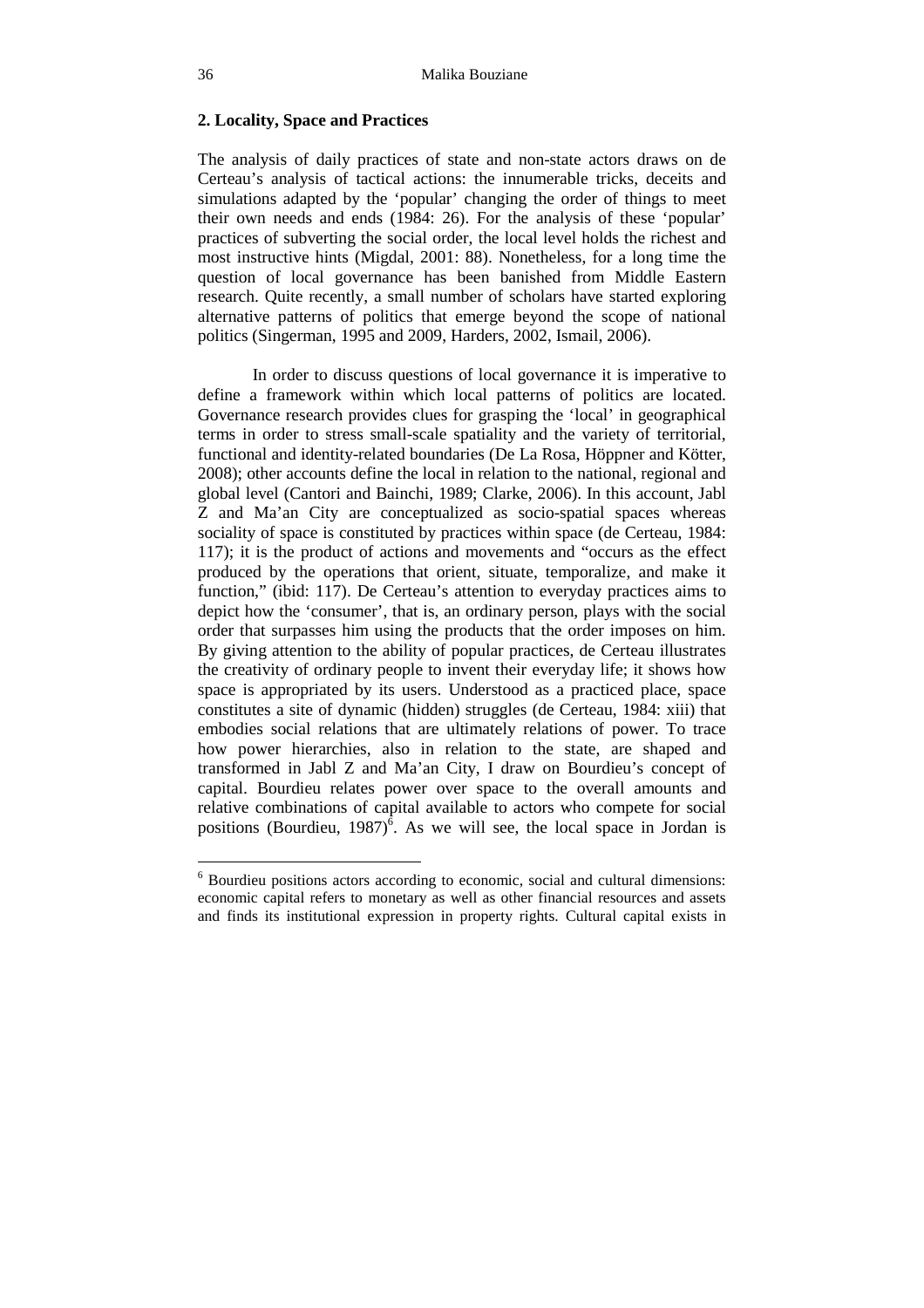increasingly appropriated by a new notability consisting of technocrats with high economic and cultural capital to assert their interests.

The research questions of this paper are posed against the backdrop of the retreat of state welfare services<sup>7</sup> accompanied by widespread schemes of welfare marketization (Bogaert and Debruyne, 2009), NGOization and militarization (Baylouny, 2008). I situate local governance in and of Jabl Z and Ma'an City's socio-spatial structure, relating them to questions of power and access to welfare services.

## **3. Informality and the Limited State: Some Theoretical and Conceptual Implications**

An inability or perceived unwillingness of the state to ensure access to social welfare services compels citizens to resort to local brokers such as local notables (*wujaha', singular: Wajeeh* ), tribal leaders (*shuyukh, singular Sheikh*) whose positions are conceived to allow them to demand resources from the state. Practices of these intermediaries who are linked to state authorities undermine, as Gupta (1995) pointed out, the conventionally made distinction between 'public' and 'private'. In the same vein as the Indian lower-level official in Gupta's narratives who used his home as 'office' where he was usually "surrounded by clients, sycophants, and colleagues" (Gupta, 1995: 379), we observe innumerable instances in Jabl Z and Ma'an City that illustrate the entrenchment of the 'state' and formal $^8$  institutions

various forms. It includes long-standing dispositions and habits acquired in the socialization process, the accumulation of valued cultural objects such as formal educational qualifications and training. Social capital is the sum of actual and potential resources that can be mobilized through membership in social networks of actors and organizations.

<sup>&</sup>lt;sup>7</sup> Social welfare is seen as a broad system intended to maintain the well-being of individuals within a society. A social welfare system is defined as the institutions and policies that provide protection for the lower classes. These institutions can extend into public services (Baylouny, 2008: 277). In this paper, social welfare services and public goods are used as synonyms and include services in the field of health, education and employment. The term 'basic and daily needs' refers to services such as housing, water, sewage, and electricity.

<sup>&</sup>lt;sup>8</sup>Formal institutions include those "rules and procedures that are created, communicated, and enforced through channels widely accepted as official," (Helmke and Levitsky, 2004: 727).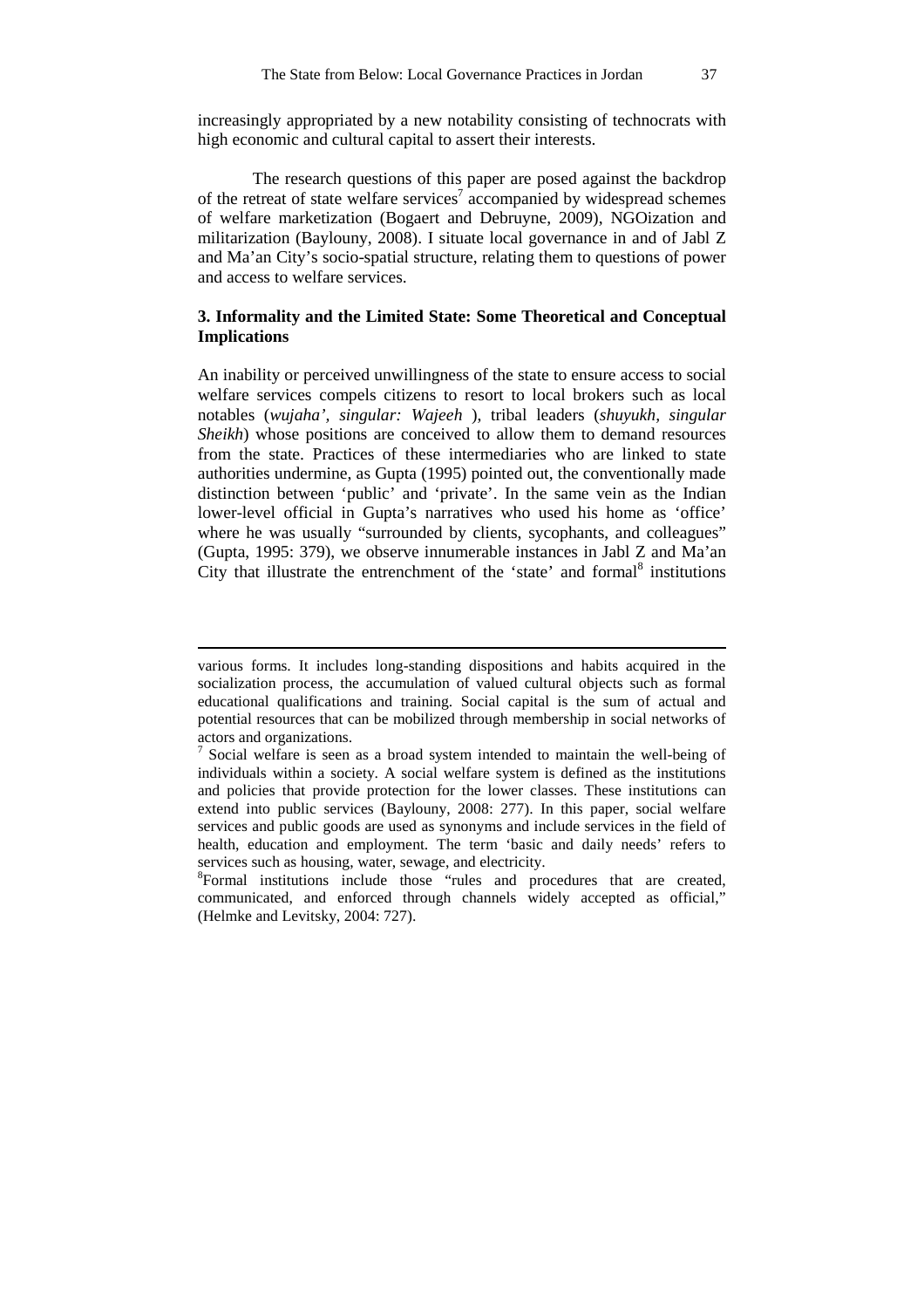with non-state actors and informal<sup>9</sup> institutions. Informal institutions are rooted forms of social self-management (Alhamad 2008: 40) that are bound together by a strong family ethos of kinship and collective solidarity and are exploited by people to fulfill their objectives. However, despite their appearance of independence, informal institutions remain interlinked and interwoven with the formal realm. In order to materialize the diverse interests of network members efficiently, these institutions are eager to integrate formally powerful actors into their network (Harders, 2009, Singerman, 1995). In Ma'an City for example, tribal leaders tend to integrate powerful kin members into their tribal assemblies (*dawawin; singular:*   $divan^{10}$ ) though, as we will see, these new notables increasingly challenge their authority.

By elaborating on the collaborative and at times conflicting practices and interactions between different forces concerning economic and political resources, we gain insights on how fluid boundaries are. In its attempt to capture these dynamics, this paper reflects on Migdal's process-oriented analysis of state in society, relating it to Ismail's (2006) concept of the 'everyday state'. Hence, this paper conceptualizes the state as a field of power that is shaped by the (conflicting and contradictory) practices of different forces at the micro level of everyday life. A "field" refers to a site "of forces, whose necessity is imposed on agents who are engaged in it, and a field of struggle within which agents confront each other, with differentiated means and ends according to their position in the structure of the field of forces, thus contributing to conserving or transforming the structure," (Bourdieu cited in Reed-Danahay, 2005: 134). By referring to the state as a field of power, I mean situations in which people with certain capital (social, economic and cultural) are able to become dominant in a field. The process in which power  $-$  i.e. the ability to induce people to think and act in ways that they would otherwise not do  $-$  is exercised involves a constant struggle among state and non-state actors. Patterns of this struggle, the way that power flows respectively and how the change in flows is referred to as the state's dynamic (Migdal, 2005: 15). Within these processes social groups as well as the state as a whole and its parts are constructed and transformed, including their goals, and ultimately, the rules they promote.

 9 Informal institutions are defined as "socially shared rules, usually unwritten, that are created, communicated, and enforced outside of officially sanctioned channels," (Helmke and Levitsky, 2004: 727-30).

 $10$ <sup>10</sup> The diwan represents an indigenous institution that includes exclusively adult males of the same tribe. Women have always been excluded from these structures.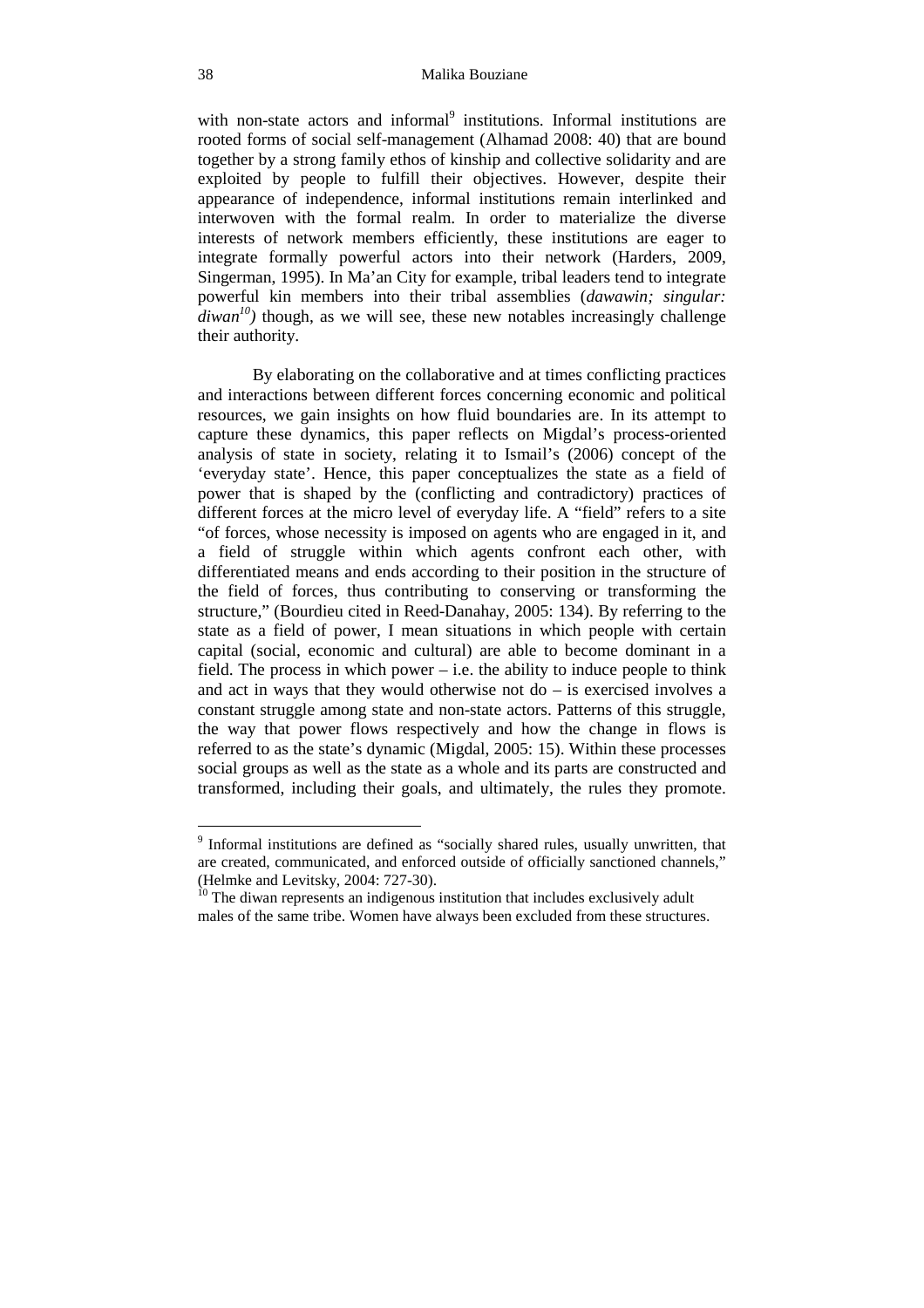Migdal alerts us to pay particular attention to both the image and practices of the state. While actors have a mental picture of the state as an integral entity in a given realm (Migdal, 2005: 14), practices, as de Certeau (1984) has pointed out, may unveil diverse ways in which state 'law' is circumvented, translated and adapted through the development of tactics. In Migdal's words, 'doing the state' involves diverse and multiple actions of state actors as well as the innumerable responses and actions of non-state actors. Migdal calls these actions "practices of the state" (2005: 15). With reference to Foucault's 'tactics of governmentality,' Migdal advises us of the importance of practices that work against the mythicized image of state and recommends elaborating on practices that pit themselves against the image of a unified entity (Migdal, 2001: 18-20). The focus on processes of state engagement with other social forces highlights the mutual transformation of the state and other social forces as well as the *limitations* of the state and other social groups.

# **4. Local Governance Structures: Social Contract and Neoliberal Practices of Government**

Migdal's conception provides us with tools to zero in on the conflict-loaded interactions between different forces in their attempt to get their way and to explore how these processes affect state-society relations. The focus on governance at the micro level does not imply that the 'local' is sharply demarcated from other levels. Indeed, these dynamic interactions become visible on the ground, but they have to be embedded into the national context of institutional arrangements and policies.

The 1989 financial collapse of Jordan compelled the country to adopt structural adjustment programs<sup>11</sup> which were based on liberalization and privatization. Economic reforms of the 1990s forced the Jordanian state to relinquish its 'social contract' arrangements, which typically included free provision of health and education and extensive subsidies on food and essential commodities; a social contract that had guaranteed income support in exchange for loyalty and political acquiescence. The removal of subsidies on some essential goods and services<sup>12</sup> caused popular demonstrations that

 $11$  For an overview of the economic liberalization and reforms in Jordan see Harrigan andEl-Said (2009: 75-104); for the social and political impact of the reform process see Harrigan and El-Said (2008).

 $12$  According to a study by the Centre for Strategic Studies of July 2007, food prices have risen by 21 percent since 2002 and fuel prices 54 percent since 2002.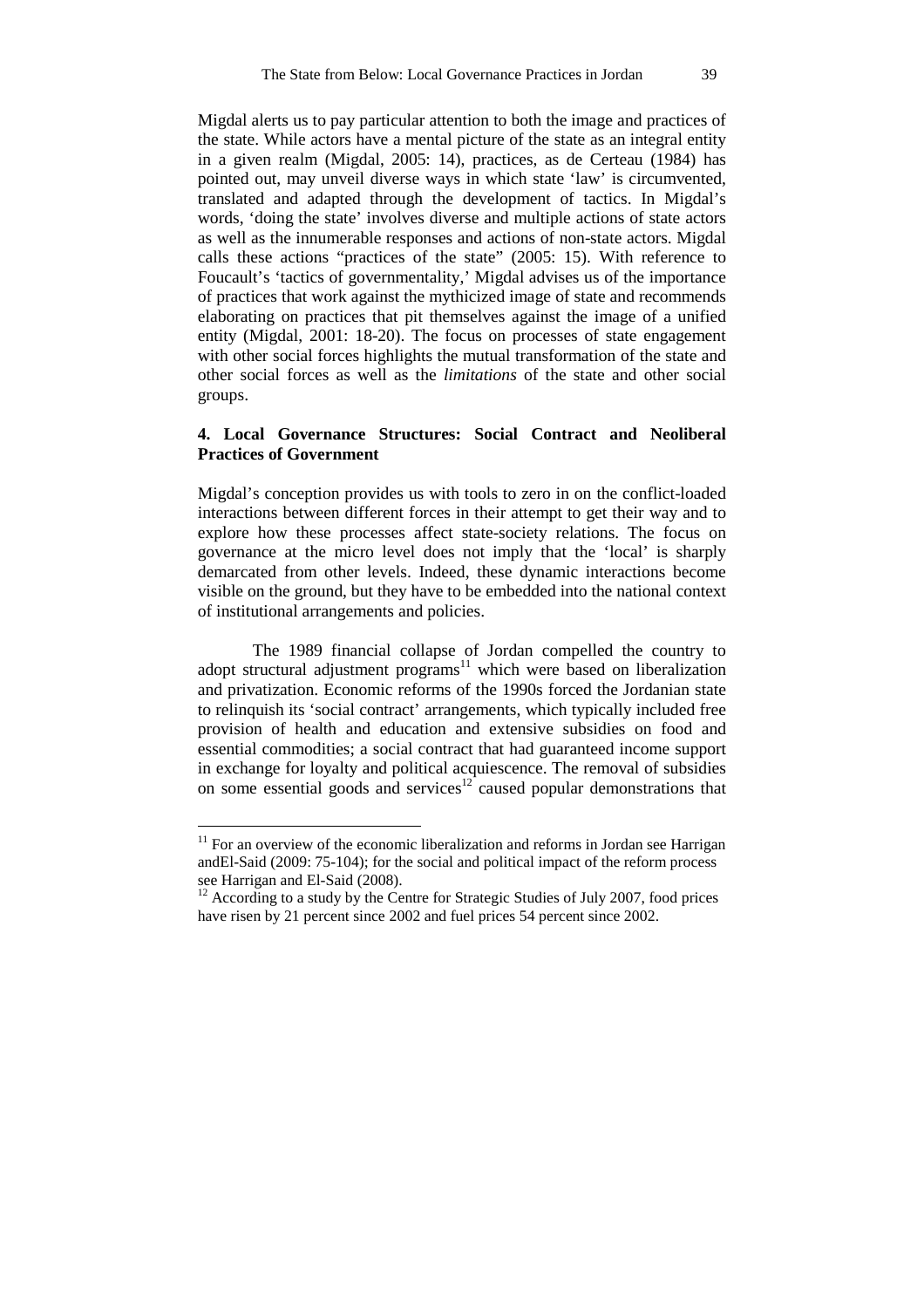took place in different parts of the Kingdomsuch as Ma'an City in 1989 and 1996 (Hamarneh and Salem, 2007, Alissa, 2007).<sup>13</sup> For Transjordanians, the social contract meant employment in the public sector with "attendant benefits for the entire family". Along with a steady income, these jobs provided access to health care and cheap consumer goods" (Baylouny 2008: 281).<sup>14</sup> In contrast, Palestinians were largely excluded from public employment and were therefore "collectively organized in the private sector along profession and kinship lines," (ibid: 281). Rising economic and political frustrations within Jordanian society due to the failure of reforms to improve living standards were addressed by the state with the launch of the 'Jordan First' campaign in October 2002, emphasizing the need to invest in education and health and to fight poverty and unemployment (Harrigan and El-Said, 2009: 101-102). While continuing the liberalization process, for example by amending the rent law No.33 which enables landlords to evict tenants and to increase rents (Jordan Times: 16.04.2009), initiatives like "Decent Housing for Decent Living" have been launched to try to absorb the social costs of these policies. The initiative intends to provide housing for low – and limited – income Jordanians such as civil servants, Jordan Armed Forces personnel and civil and military retirees living in urban communities (Jordan Times 31.08.2009), while beneficiaries living in rural areas like Ma'an City receive plots of lands and seed capital of up to 5,000 – 6,000 Jordanian Dinars ( $\epsilon$ 5,000 - 6,000). Notwithstanding this initiative having been launched by the governmental agency Housing and Urban Development Corporation (HUDC), the construction costs are mainly financed by the private sector. Investors cover over 80 percent of the total costs and in return HUDC provides them with sufficient beneficiaries who acquire the built apartments aiming to allow the investor to receive a good return for his investment.<sup>15</sup> These forms of initiatives alongside programs like "Adopt a Village" promoted by Royal NGOs like the Jordan River Foundation<sup>16</sup> which seek to seduce the private sector to invest in the infrastructure of neighborhoods and capacity building of small

 $13$  Eleven people were killed and hundreds injured during the riots (Andoni and Schwedler, 1996: 40-42).

This included cash allowances to heads of tribes, reserved university places and scholarships for Bedouin children, development projects of the Ministry of Social Development, the Ministry of Planning and International Cooperation, assistance by the National Aid Fund, the Zakat Fund, Royal NGOs, tax exemptions, and the like.

<sup>&</sup>lt;sup>15</sup> Interview with the Housing and Urban Development Corporation in Amman, April 2009.

<sup>&</sup>lt;sup>16</sup> The Jordan River Foundation was established in 1995 and is headed by Queen Rania.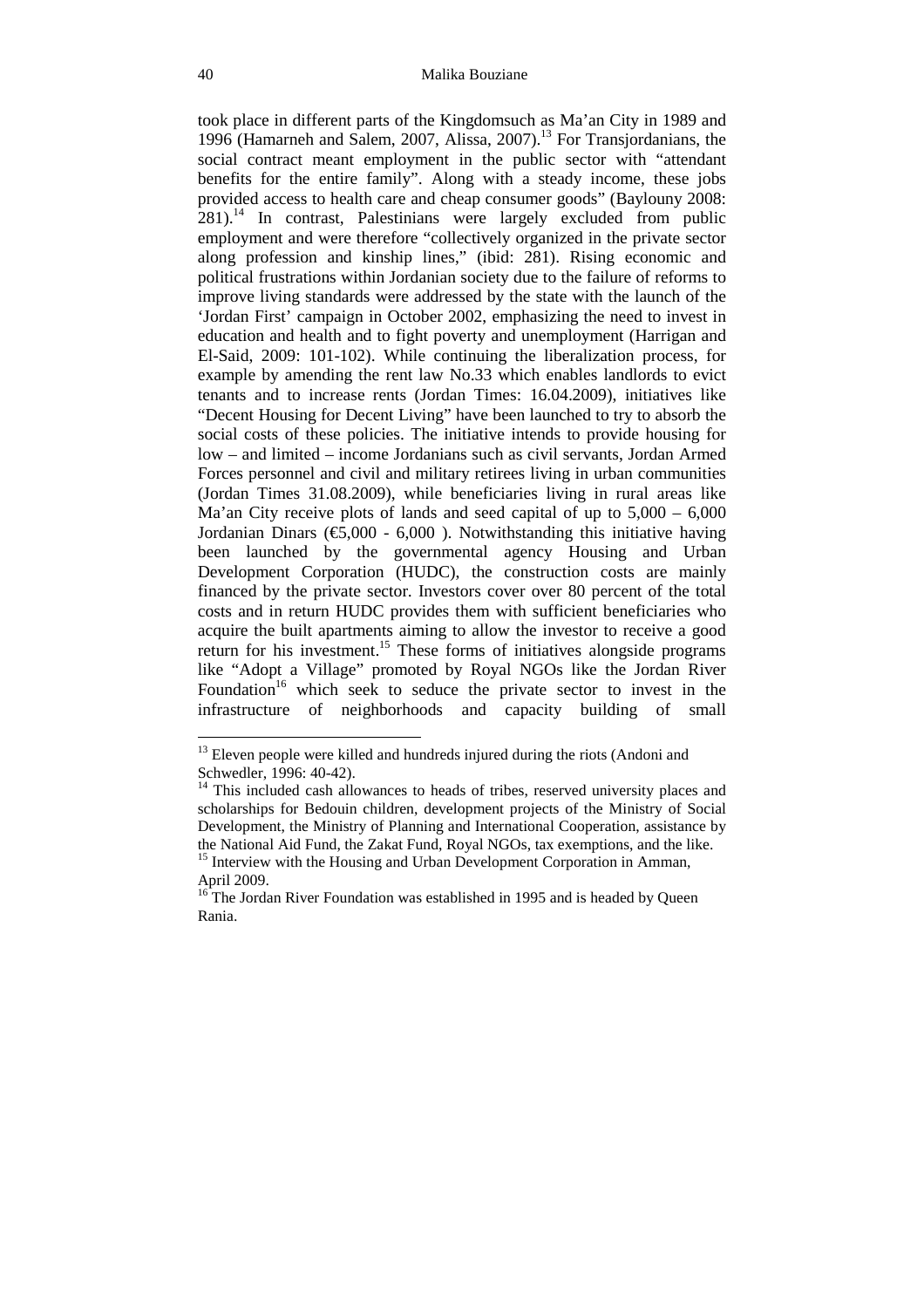municipalities reveal how the implementation of neoliberal policies is interlinked to the relocation of social welfare (in this case public housing, infrastructure and educational trainings) to the private sector, NGOs and other associations.<sup>17</sup>

Due to the increasing marketization and NGOization of public services, citizens of Jabl Z and Ma'an City are increasingly dependent on social welfare provided by non-state actors and agencies. This compels them to devise new 'tactics' to ensure access to these resources. These practices may be translated in terms of memberships in social networks such as family or kin associations<sup>18</sup>, or by inventing traditions, for example when Jordanians of Palestinian origin set up family gatherings similar to tribal gatherings of Transjordanians in order to promote their interests. They also revert to services provided by faith-based charity associations such as the Islamic Centre Charity Society in Jabl Z. Acting as the charity arm of the Islamic Action Front, these associations reach thousands of Jordanians by providing services which are much cheaper than those of private providers and much better in quality than those of the state (Harrigan 2009). In contrast, in rural areas like Ma'an City, my empirical findings reveal that it is less the community-based institutions, but predominantly kin networks which are used to pool resources to help kin members to find employment, and receive medical treatment or university scholarships. The distribution of resources along individual ties and connections (*wasta*) in combination with neoliberal tendencies to reallocate social welfare services to non-state sites has made access to these resources precariously competitive. This changing context has not merely shaped patterns of relationship between the state and its citizens; it also affects the social hierarchies of power within non-state institutions as will be shown.

To sum up, the ancient social contract between the state and its subjects of domination did not disappear; instead it was streamlined. Its implementation is delegated to non-state forces and is linked to increased efforts of the state to gain control over spaces as will be illustrated in the case of Jabl Z. The competition for limited resources in return forced

<sup>&</sup>lt;sup>17</sup> Orange Telekom took over the village Rasul in the governorate Ajloun, Dubai Capital is investing in Dibeen Forest and a third project is sponsored by a French cement company in Lafagge in Tafileh. Interview with Jordan River Foundation, Amman, April 2009.

<sup>&</sup>lt;sup>18</sup> There are about 600 family associations in Jordan and the majority has been set up during the reform period 1989-1999 (Baylouny 2006).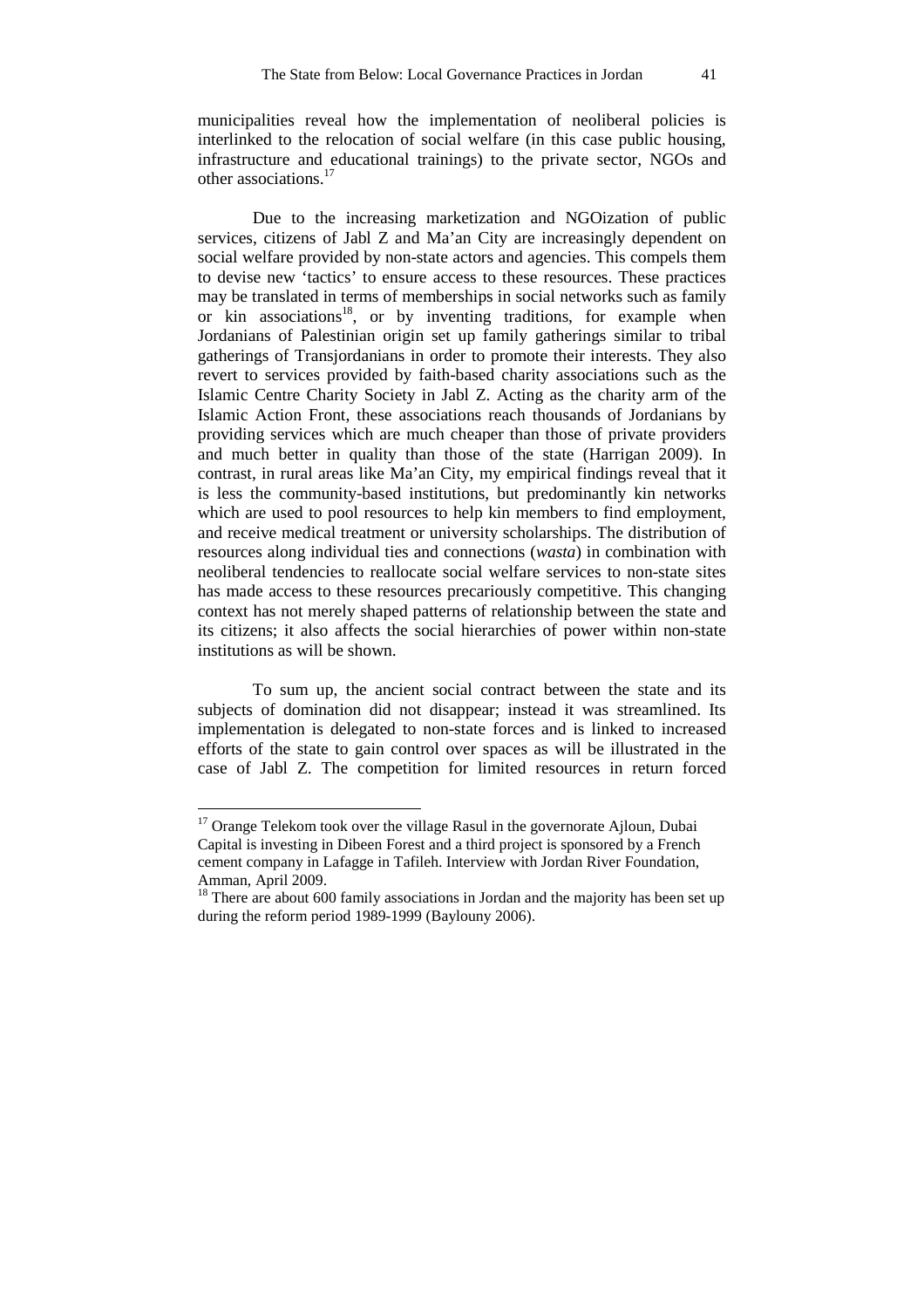potential beneficiaries to adapt their practices and strategies to the changing world of social welfare provision.

# **5. Internal Governance: Actors and Institutions in Amman and Ma'an**

In order to disaggregate the state, Migdal advises us to look closer at the 'trenches' (Migdal, 2001: 117), the dispersed field offices and the like to understand how the state works in society. Hence, in order to capture interactions between state and non-state actors which can be conflicting due to the constraints imposed by the formal framework, we have to consider the governmental structure as the arena within which state actors are related to one another and produce the image of a coherent state (Migdal, 2001: 110- 124). The Jordanian governmental system includes several, partly parallel, levels of sub-national government: the Governorate<sup>19</sup> (*Muhafazah*), Districts (*Mutasarifiya*) and Sub-Districts (*Alwia'*) which are administrated by the Ministry of Interior and function as de-concentrated entities representing the central government authority locally. The Governor (*Muhafez*) is appointed by the Cabinet and assisted by the Executive Council and the Advisory Council. The sector directorates (*Mudiriyyat*, i.e. offices of line ministries) are directly linked to their ministries, whereas the municipalities (*Baladiyyat*) are subordinated to the Ministry of Municipal and Rural Affairs. To further complicate the issue, the Executive Council at the Governorate level is subject to the line ministries for budget and employment, and to governors for overall service delivery and operations. Within this diffuse system only the mayors and Municipal Councils are elected. However, Amman constitutes an exception. Since 1995 the mayor and half of the council of the Greater Amman Municipality are appointed. The elected half<sup>20</sup> consists of (district) mayors ( $Ra$ <sup>'</sup>is  $Al$ -Lajna) who each head one of the municipal committees in the twenty-seven sub-districts of Amman. As the state-in-society approach highlights, each of these state actors is at the same time an individual force in a field of interacting, at times conflicting, social forces. With regard to Jabl Z and Ma'an City, it is asked, which conflicting forces in the field of social welfare provision are shaping state-society relations? An array of tightly entangled state and nonstate actors revolves around the issue of social welfare provision. Looking at the 'trenches' of the state in the case of Jabl Z, we may identify the district mayor (in charge of infrastructure, street cleaning, sewage systems,

<sup>&</sup>lt;sup>19</sup> Jordan is divided into twelve governorates.

<sup>&</sup>lt;sup>20</sup> The last municipality election took place in July 2007. The Municipal Council holds office for four years.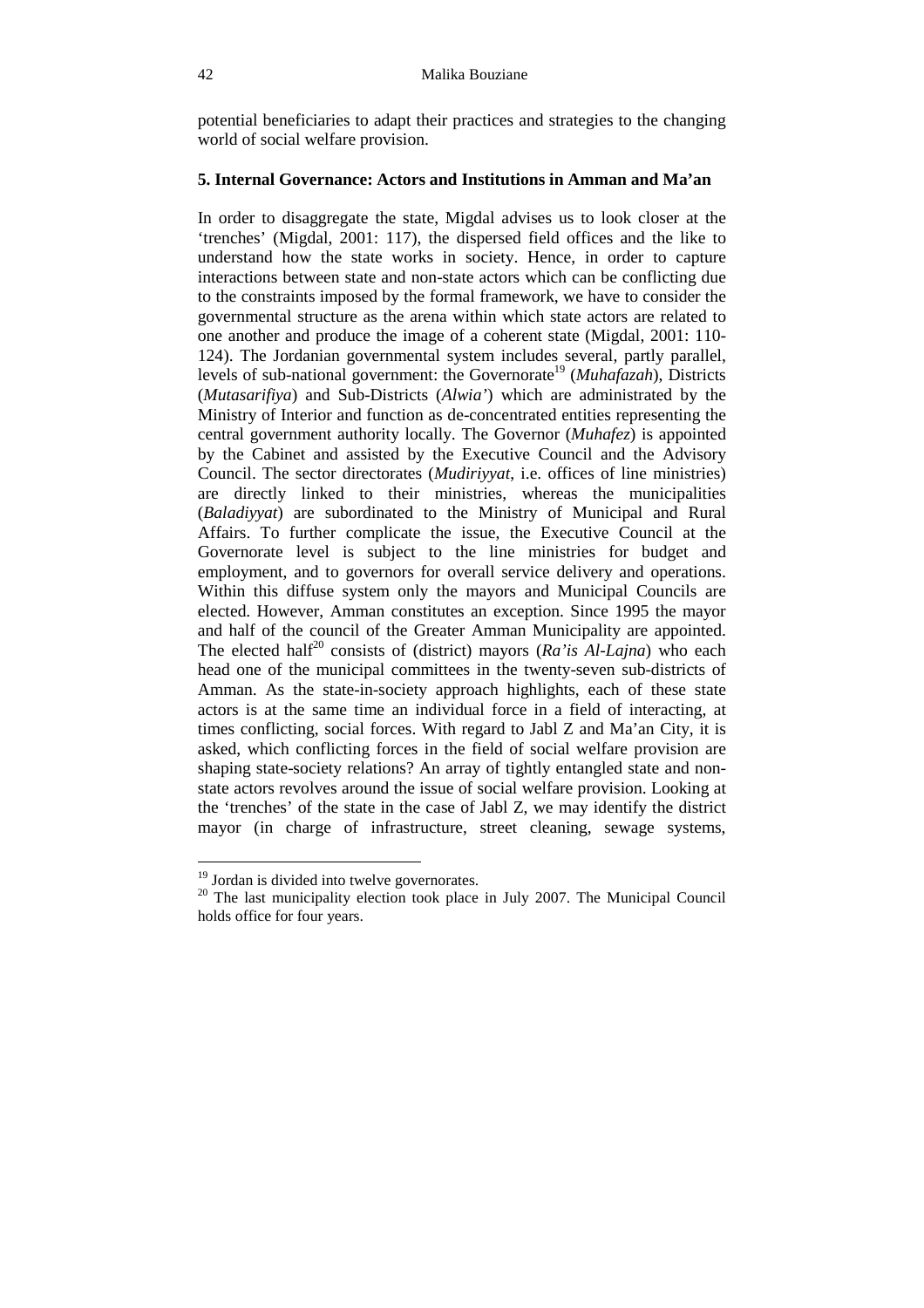electricity), heads of the offices of line ministries (particularly, water, health and education), the head of the camp improvement committee (in charge of services within the camp), the security apparatus, and the Islamic Committee for Charity (*Lajnat Al-Zaka'*) as the central state forces in charge of welfare services in the everyday life of citizens at the micro level.

In their daily performance these individual parts of the state collaborate, at times clash, with area-based figures of authority, such as local notables (*wujaha'*), tribal leaders (*shuyukh*) <sup>21</sup>, directors of NGOs, and representatives of descent-related networks (*rawaabit*). As Migdal pointed out, the capability of social forces to exercise power starts internally within their own informal institutions. The efficiency of hierarchies and the capability to ensure access to state resources affect their ability to influence or control the behavior of people. Traditionally, the authority of these 'strongmen', as Migdal calls them, has been constructed in relation to conventional norms of virtue, and is strengthened by their visible links to state authorities (Ismail 2006: xxix) and consolidated by their embeddedness in the formal realm. Instances of embeddedness appear when local notables are recognized as *Shuyukh* by the Royal Court and sought out by state agencies to mediate in conflicts between tribes, or when local notables of the Palestinian camps in Jabl Z are integrated into the distribution process of the camp improvement committee by listing families that receive donations.

However, in their attempt to impose their own rules on ordinary life and everyday social relations, these strongmen are locally challenged by an emerging notability consisting of people with high economic, cultural and social capital such as merchants, higher employees of ministries, former MPs, and directors of NGOs. These new technocrats of authority are well educated, have visible links to state authorities and hold influential positions within state administration, the private sector and social networks. Struggles between competing interests of old and new notables are also observable in rural areas such as Ma'an City. As my empirical data reveals, the institution of *diwan* remains the major institution within which the bureaucracy of public services such as security, job opportunities, health and education are

<sup>&</sup>lt;sup>21</sup> Following Hottinger (1961: 85), I define *Sheikh* as a local "leader who possesses the support of a locally circumscribed community and who retains this support by fostering or appearing to foster the interests of as many as possible from amongst his clientele." These local leaders are ascribed to be generous helpers of their communities, accumulating demands upwards and distributing patronage downwards (Hottinger, 1961: 91).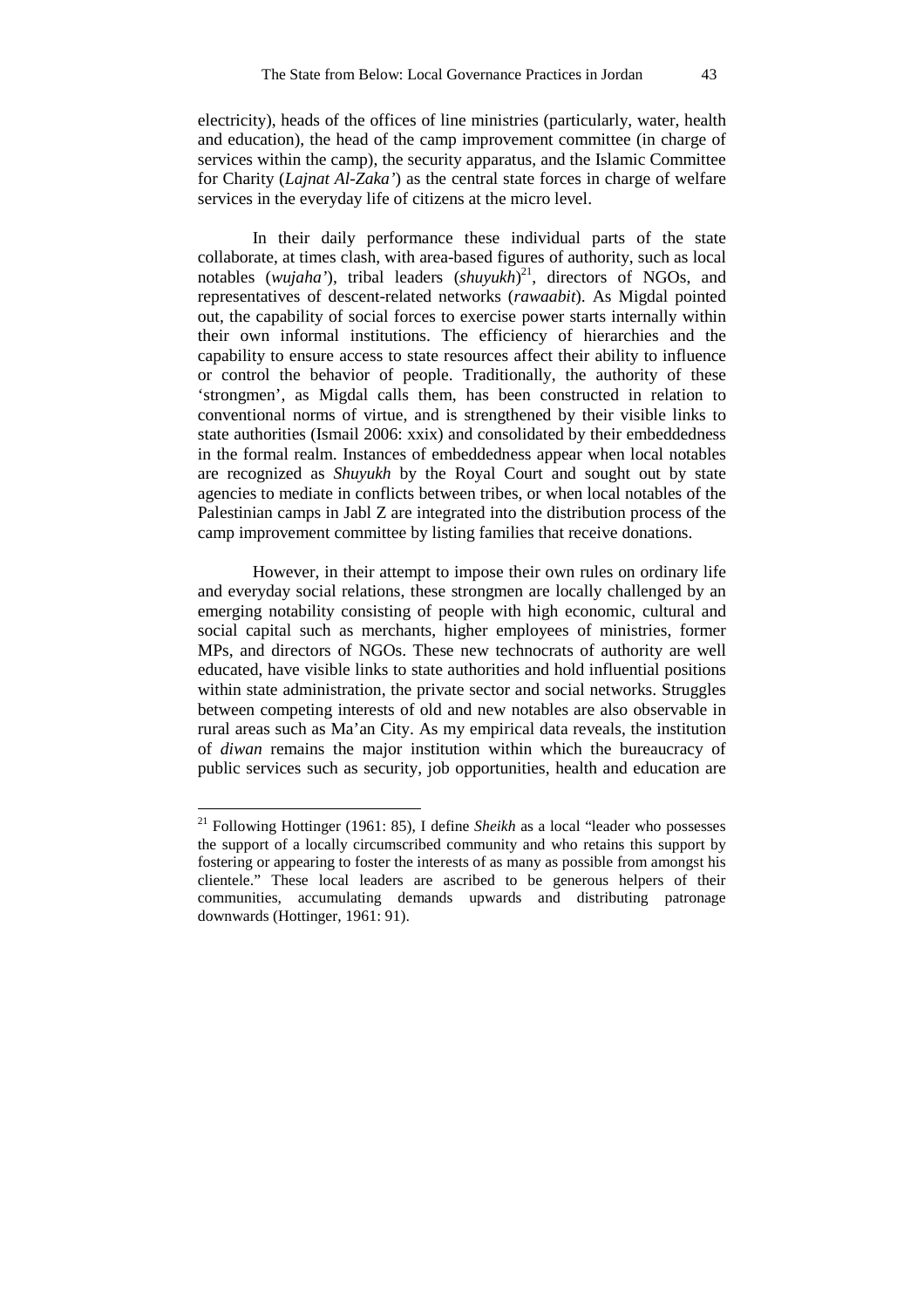negotiated and allocated (see also Twissi, 2008: 12). In this context, access to social welfare reflects the subjects' ability to maintain connections, to bargain and negotiate, rather than a right granted by citizenship. For example, kin members convince other kin members to secure them access to the Royal Court in order to get medical treatment. However, the *diwan* as an institution is presently undergoing massive transformations. Not only do disputes about the succession subvert the institution itself, but also the authority of the *Sheikh* who inherits the Sheikhdom, is increasingly challenged by *Wujaha' Al-'ashira*, the new faces of tribes. Their function is mobile, i.e. while being a *Sheikh* is a lifetime function, being *Wajeeh* is temporary. Their attempts to mobilize their own followers and thus exercise power, for example through establishing financial associations in order to provide their kin members with scholarships for university or capital for business, are opposed and challenged by similar efforts of other *Wujaha'* who for example are NGO directors and hence have access to medical treatment, such as the director of *Gam'iyyat Ma'an Li-Tarbiya Al-Khassa* [South Corporation for Special Treatment]. What the new generation of local leaders has in common is that they (partially) provide their own resources and/or who have the know-how to attract the required resources - in particular from donors such as foreign embassies -, while the former are mostly reliant on state resources. The same applies for the illegal practices of criminal brokers who have gained increasing influence within Ma'an City. They often provide financial support, help with their visible connection to politicians and formal state agencies and provide protection against other criminals.

However, the competition between different leaders with unequal abilities and access to resources embedded in the context of neoliberal liberalization does not merely shape internal social relations, but also affects state-society relations as will be discussed in the next section. The same obtains for illegal practices of the *Salafiyyen*, violent Islamists who challenge local leaders due to the inability of the latter to manipulate and thus control this group. Exercising social control is what enables these strongmen to make demands upon the state. As Migdal highlighted, the institutionalization of a field of power provokes strong reactions by others acting in the same field. The *Salafy* group opposes the existing social order by spreading its ideology and cultural visions mainly through informal realms aiming at extending their field of influence and thus gaining strength. These, at times conflict-loaded, interactions and struggles between these different social forces concerning whose rules people should follow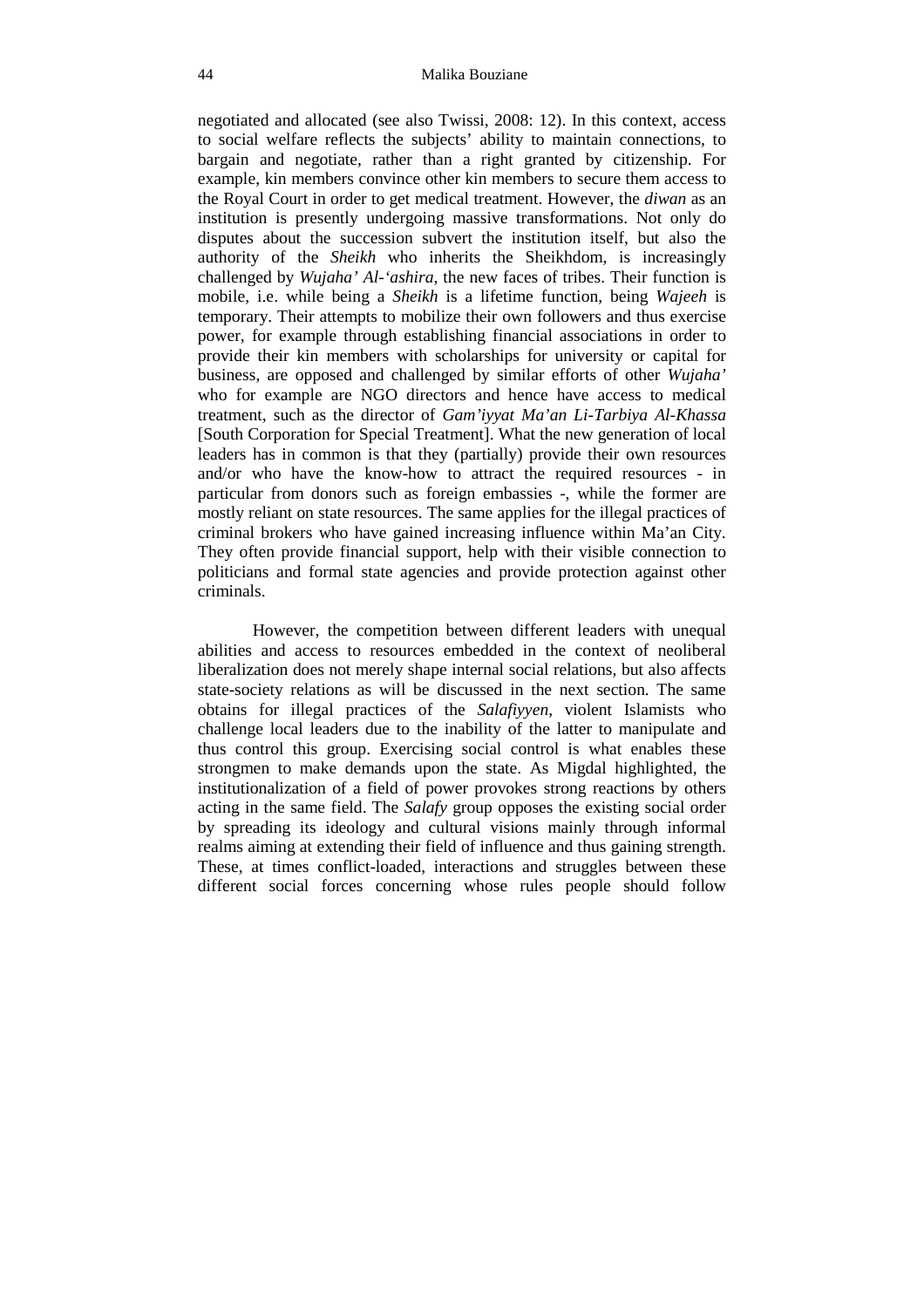transform both those who seek to impose power and those whose behavior they aim to change.

# **6. Engagement of State and Society**

As has been illustrated, the state is fragmented and faces a multitude of social organizations that vie for power to set the rules of the game. To trace all potential encounters between state and non-state actors would exceed the scope of this paper, hence I focus my investigation on a few actual instances that give insights into local arrangements and the coalition and clashes of forces that affect the everyday life of citizens.

## **7. Local Governance Practices in Jabl Z**

In an environment in which the state is incapable of providing sufficient social welfare services, everyday forms of social organization – i.e. informal institutions – provide citizens with a framework designed to deal with a wide range of concerns, needs, and problems (Ismail, 2006: 46-47). But how do the inhabitants of the Palestinian camp in Jabl Z communicate with state actors and agencies? The pattering of relations between camp residents and the state must be traced back to the camp's origin and to its demographic expansion and infrastructural development. The Jabl Z Camp was established in 1967 as an emergency camp when another influx of refugees arrived in Jordan. The camp lacks basic infrastructure such as paved streets and connections to the water and sewage system even if according to official statements by the Department of Palestinian Affairs (2002) around 90 percent of the households are allegedly connected to the water and sewage system in the camp.

What became evident during several discussions with different interview partners is that the dynamics which guide the practices of people are contradictory and complementary at the same time. On the one hand, people continue referring to the state (*dawla*) as being in charge of providing welfare services. On the other hand, they avoid expressing their demands directly. In the case of Jabl Z, the district mayor functioned as the main reference node. Negotiations with him about services often took place in the framework of informal networks. For the inhabitants of the Palestinian camp, construction and infrastructure remain important concerns because despite the demographic growth in the camp, the state turned a blind eye on the need for new housing. The indifference by or ignorance of the state was opposed by ignoring state law on the part of the camp inhabitants. As de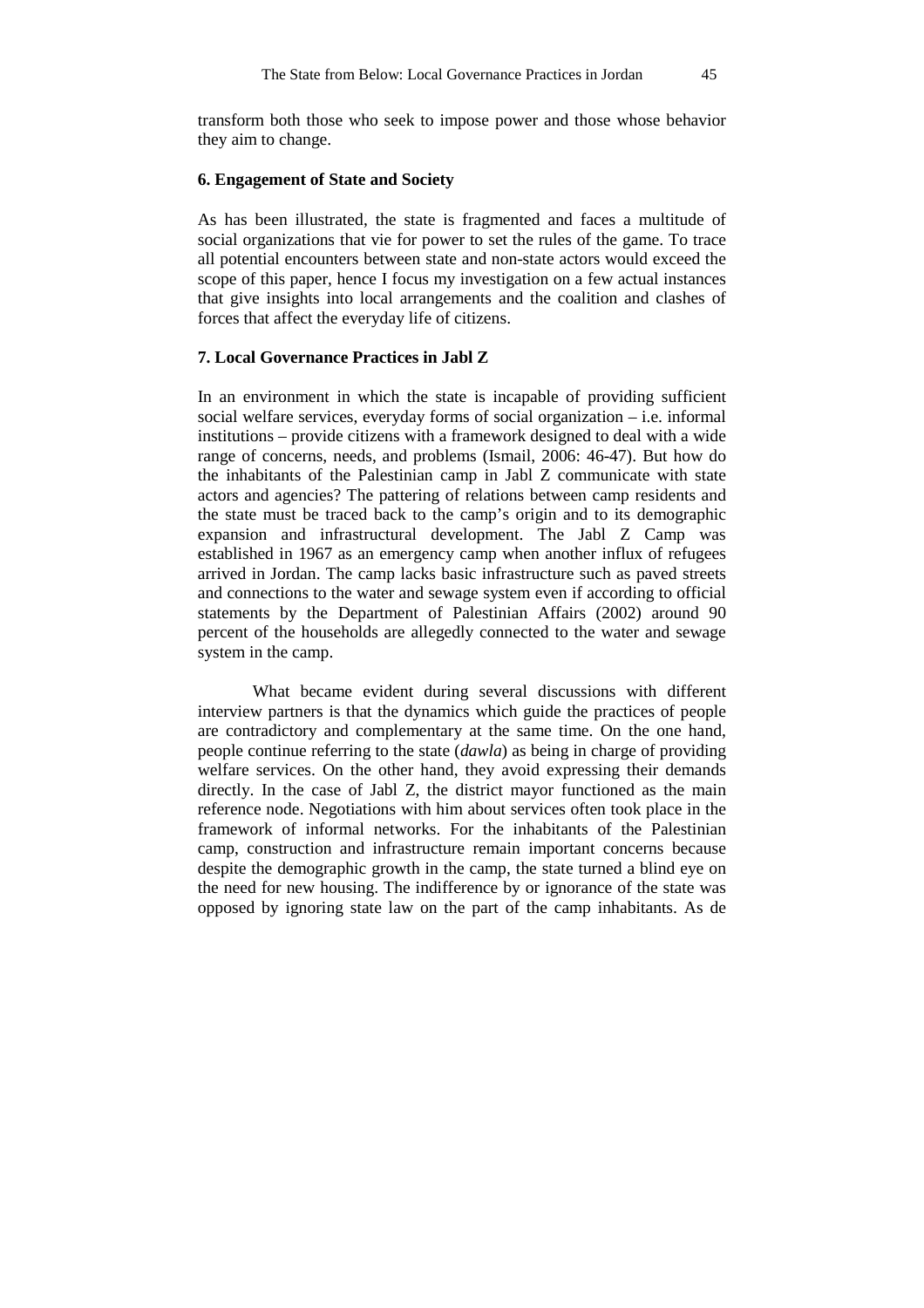Certeau highlighted, people find "innumerable ways of playing and foiling the other's game (here the one of state law) that is, the space instituted by others". This, he continues, "characterize[s] the subtle, stubborn, resistant activity of groups which, since they lack their own space, have to get along in a network of already established forces" (de Certeau, 1984: 18). After all possibilities to extend horizontally were exhausted, people in the Jabl Z Camp started to build second and third floors although these practices conflict with the Jordanian building code which prohibits vertical construction for residential buildings. However, these illegal practices do not happen without the state's knowledge. It tolerates such practices as long as they do not become too widespread. Through their illegal practices, inhabitants deprive themselves of the legal entitlement of access to water, sewage and electricity. By seeking to gain entitlements and turning the order of things to their own ends, citizens join into "problem-solving networks" as a pragmatic means of finding solutions to their daily concerns (Auyero, 2000), including their appeal to local leaders who act on their behalf. Community leaders (*Wujaha'*) and refugee notables (*Mukhtar<sup>22</sup>*) are very often members of the camp improvement committee<sup>23</sup> and thus have connections to state actors and access to resources. Due to the lack of acknowledgment of the Jabl Z Camp by the United Nations Relief and Works Agency (UNRWA), similar practices are deployed when seeking services in the field of health and education.<sup>24</sup> By involving intermediaries, people engage in an indirect process of making demands on state actors and agencies. The outcomes of these bargaining processes find their expression in individual concessions made by parts of the state. Concessions are made in return for social control<sup>25</sup> provided by those local figures who intervene on behalf of their community. The ability of non-state actors to ensure social control, gained from their ability to impose rules and to mobilize portions of the camp population, gives them a strength that can scare the state (Migdal, 2001: 54). When asking the district mayor of Jabl Z how he interacts with the inhabitants of the Palestinian camp, he answered very shortly by saying "I entered the camp to bring order on the streets." Bringing 'order' to the camp is the way to control it, to re-structure already existing social and power relations and by this it also provokes resistance. Migdal is right when

<sup>&</sup>lt;sup>22</sup> The institution "*Mukhtar*" appeared when the first refugees arrived in 1948 in Jordan. In order to have a dialogue partner the Jordanian government appointed Palestinian leaders. (Sawalha, 1996: 350).

<sup>&</sup>lt;sup>23</sup> They function as a municipal council and are appointed by the Jordanian Department of Palestinian Affairs (DPA).

<sup>&</sup>lt;sup>24</sup> Interview with J.H, Institut Francaise du Proche Orient, Amman, April 2009.

 $25$  In this context, 'social control' is used as a synonym for power.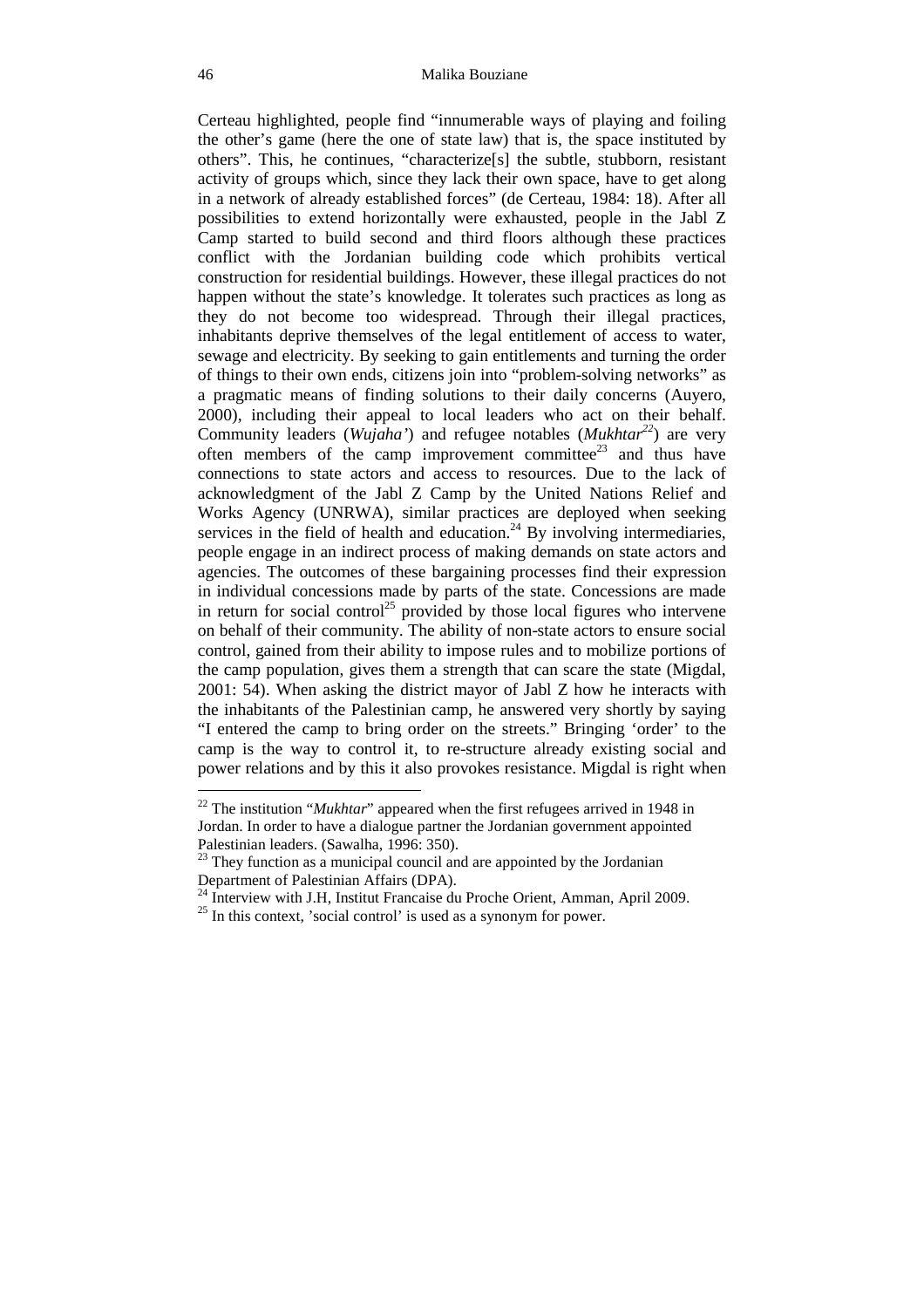he stresses that different formations can offer individuals strategies of personal survival and, for some, strategies of upward mobility (Migdal, 2001: 49). By institutionalizing new networks, coalitions, and partnerships with camp-based leaders, the practices of the district mayor undermine actual legislation since the internal affairs of the camp are not subject to his authority. Due to partially ineffective supervision within the formal realm the district mayor uses his leverage with little regard to given policies. This allows him to commit local notables<sup>26</sup> to himself as he confirms:

"When I was elected in the last municipality election, one of my first official acts was to invite the Wujaha´ of Jabl Z. You have to discuss all the concerns of the district with your community and not only municipal issues. People expect from you more than that; you have to take care of their needs." $27$ 

His access to de-bureaucratized social services and other state resources, even beyond the scope of the municipality, allows him to gain personal advantages by establishing new loose-knit informal coalitions. A resident of Palestinian origin in Jabl Z explains the setting of this recursive relationship between citizen and state actors in this way:

"People want to survive and if they think that the district mayor can serve them better [than the Islamists], they will cooperate with him […]. When there is a problem with Security Forces for example, the state does not face Jordanians directly or at least they are treated more cautiously. If I would do something, they would take me immediately even from home and then you need the help of the older Jordanian Sheikhs. The father and grandfather of A. (head of the municipal committee) and his uncle are acknowledged by the state as Sheikhs. There are

<sup>&</sup>lt;sup>26</sup> These forms of personalized politics and relationships could be interpreted as the establishment of classical patron-client relations by the distribution of state resources from the top downwards. In this context I do not consider the clientelism concept as an appropriate tool to explore personalized relations because treating local politics as purely personal and instrumental affairs would neglect the cleavages and conflicts that exist in it. An array of clientelism approaches neglect the fact that the patron-client framework underscores the aspect of dependency and social control and overrates the mutuality and reciprocity of services (Lenner, 2004). For a critical review of the concept see Rieger (2002); Johnson (2001); Sidel (1999).

<sup>&</sup>lt;sup>27</sup> Interview with the district mayor of Jabl Z, Amman, April 2008.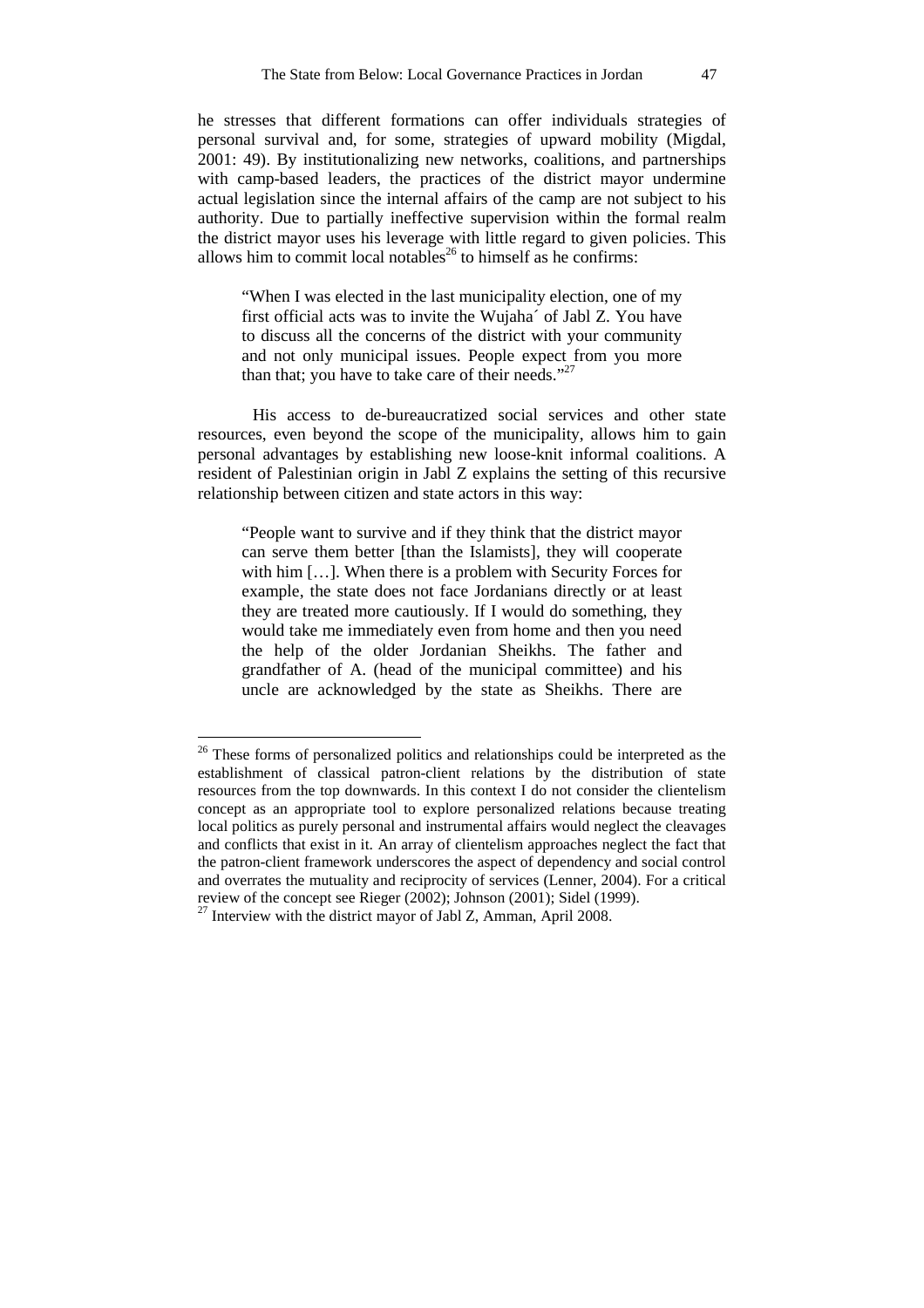## 48 Malika Bouziane

always called to mediate between people in case of disputes, also within the camp."<sup>28</sup>

The mayor's effort to set up his own space of influence affects existing power relations in several ways. As part of the state he not only vies with other parts of the state over control and influence such as the camp improvement committee. In his attempt to create his own space of maneuvers, he is also challenging the internal governance of the camp as well by a mélange of practices including avoidance and subversion of the existing social and power hierarchies. His undermining of the current environment of power is opposed by those forces that perceive the camp as their space of influence and control. This includes camp-based figures of power but also Islamists, in particular the Islamic Centre Charity Society (ICCS). Drawing heavily on the notion of charity as a religious duty, the ICCS managed to establish a powerful basis in Jabl Z. By offering cash allowances, clothing, student scholarships and services like medical treatment and classes for children, the ICCS maintains tight networks with the camp-based local leaders and the inhabitants and thus exercises influence and control (Clark, 2004). Controlling space goes beyond the control of a spatial site; it includes an imposed (social) moral control in particular of women's behavior.<sup>29</sup>

However, in his attempt to intervene in the camp, the district mayor follows the strategy of linking up with, prioritizing, and at times creating 'lesser' notables (Ismail, 2006). In doing so, the opposing camp-based leaders and their allies have been partially excluded from the new alliances set up by the district mayor. Their refusal to cooperate (or to be co-opted) was answered by 'policing' practices of the state because ultimately the district mayor entered the camp having the police at his disposal. The mayor's interaction with inhabitants of the camp seems to revolve around efforts to force people's behavior into a more stable form. His policing practices banished street vendors to a market place at the fringe of the camp. In his effort he is supported by NGOs, in particular the Royal NGO Jordan River Foundation (JRF). Focusing on income-generating and capacity building projects, providing scholarships, and child healthcare programs, JRF serves as a major realm within which public services are channeled to the community. At the same time, by providing state authorities with

<sup>&</sup>lt;sup>28</sup> Interview with A., inhabitant of the Jabl Z area,  $21.04.2009$ .

<sup>&</sup>lt;sup>29</sup> Interview with a notable of Manara, May 2008.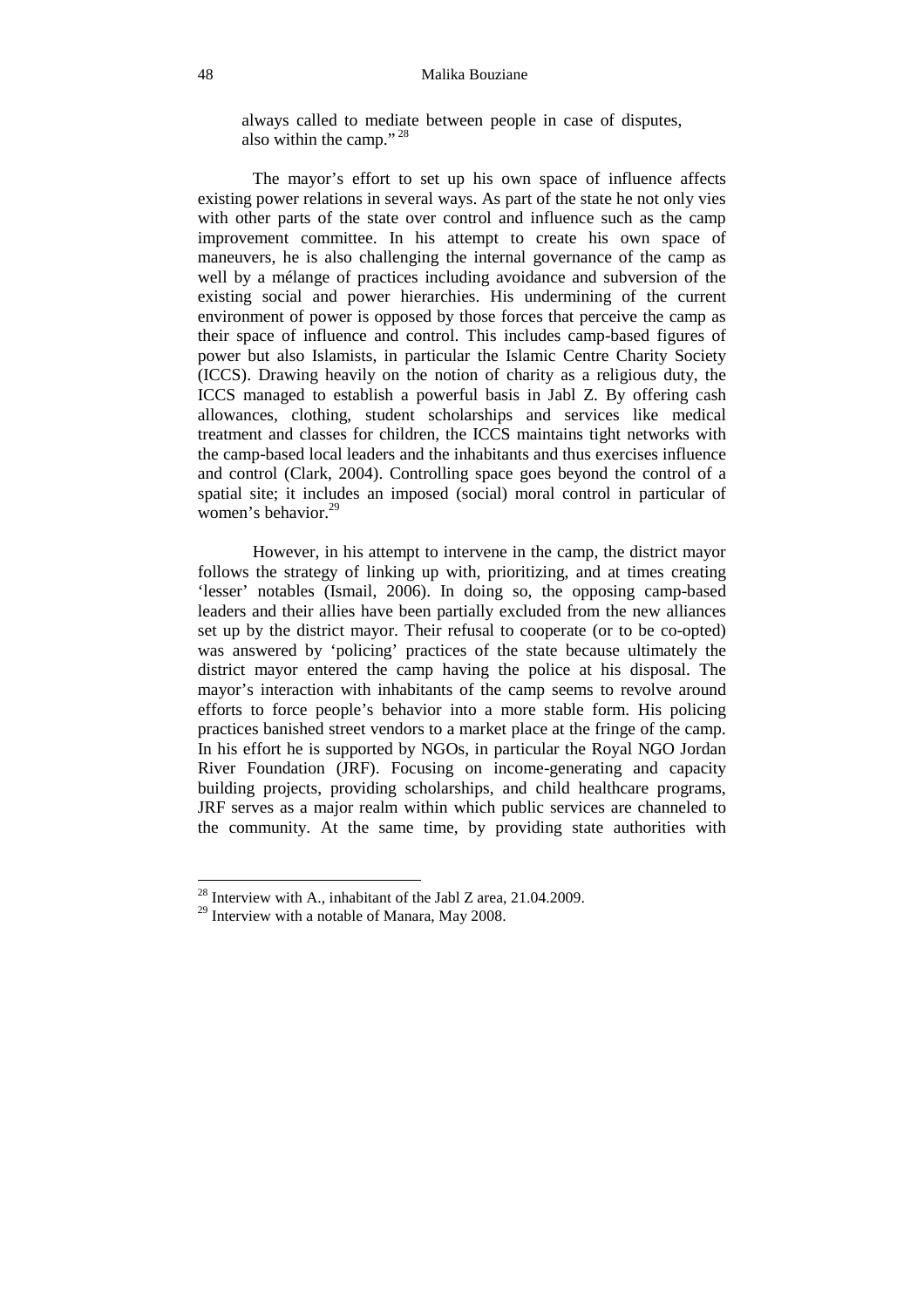information about the community it contributes to the efforts of regaining control over space.

To sum up, by excluding some local leaders who at the same time are formally integrated in the work of the state camp improvement committee, the district mayor not only challenges the authority of non-state forces; his practices, at times, even clash with those of other parts of the state who have a co-operational relationship with those excluded local leaders. At other times his practices and those of non-state actors intermesh and reinforce each other. The district mayor has resorted to the tactic of using local figures of power and influence, nongovernmental organizations and other social forces to extend state control over the Palestinian camp. In a similar vein, the establishment of new security structures like the Security Committee (*Majlis Al-Amen Al-Mahali*) and the Community Police (*Al- 'Amen Al-Wiqa'i*) should be located in the efforts of national state authorities to (re)gain control over spaces. While the former is an institutionalized structure providing the integrated local leaders with an identity and hence contributing to their enhanced status within their communities, the latter is a loose-knit cooperation with volunteers who act as preventive agents in their districts.

These practices of the state create new spaces of interaction and meetings which may be thought of as a way of incorporating local forces. However, de Certau cautions us to pay attention to deceitful tactics of people who manipulate the order of things for their own needs. He stresses that "styles of action intervene in a field which regulates them at a first level (here the security structures and social stability) […], but they introduce into it a way of turning it to their own advantage that obeys other rules and constitutes something like a second level interwoven into the first" (de Certeau, 1984: 30). In other words, those integrated local figures turn the constraints of the imposed order in ways that allow them to appropriate space and to draw "unexpected results" (ibid: 30) out of it – results that leave their mark on everyday social relations. These conflicting and confrontational, while at the same time cooperative, interactions impact on the internal governance within social spaces since they create new alliances and confrontations and hence affect the recursive relationship between state and society.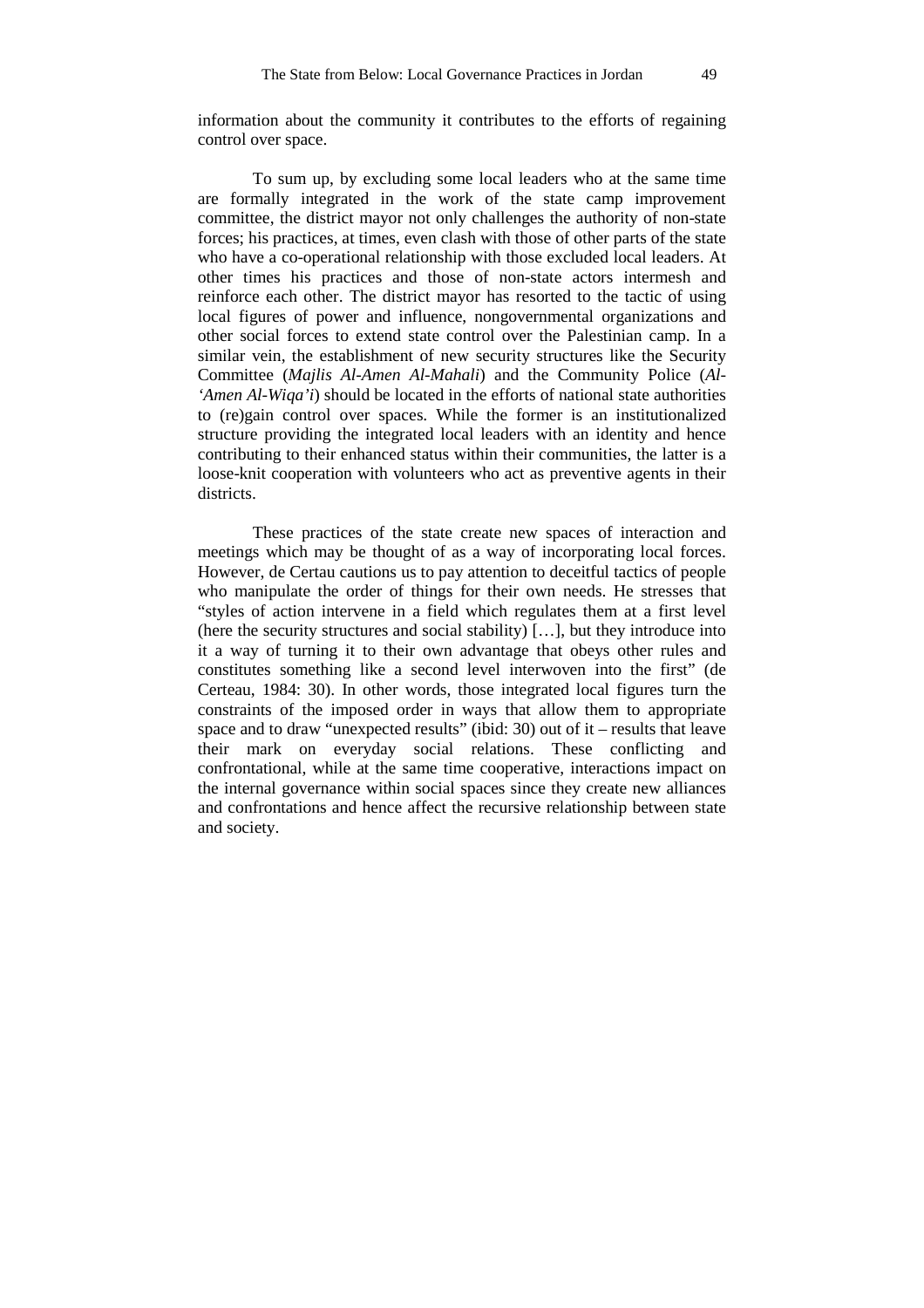## **8. Local Governance Practices in Ma'an City**

The development of relations between the state and the society of Ma'an  $City<sup>30</sup>$  has to be explained in relation to the interplay between historic sociospatial factors at the micro level and political determinants at the macro level.

The present social and spatial structure of Ma'an City developed historically along the trade routes between the Hijjaz and the former *Bilad Sham*. While the caravans arriving from Damascus settled down in the northern neighborhoods of Ma'an City (*Ma'an Al-Shamiyeh)*, the ones that travelled from Egypt (*Masr*) to Hijjaz found domicile in the southern part of Ma'an City (*Ma'an Al-Hijjaziya*). Along with this spatial settlement, two main tribal groups structure the social space of Ma'an City: those groups which are affiliated with the Hijazi-Masri tribes and those which are allied with the Shamiyeh tribes. The cooperations and unifications that evolved between different kin and sub-kin groups over the  $19<sup>th</sup>$  and  $20<sup>th</sup>$ centuries have lasted until modern times and form the basis of current local power patterns (Twissi, 2008: 12). These historical agreements have determined which tribe holds what political institutions, in particular the post of the mayor and seats in the Parliament and Senate. This historical determinant may offer clues that reveal the weakness of modern formal institutions in Ma'an City which could be characterized as having been infiltrated by informal modes of action. The fact that decisions about formal policies are taken within informal institutions reverse Migdal's argument of state in society into society in state, yet it confirms his argument of blurring boundaries between state and society. The historically developed sociospatial structures affect how social forces interact and set the framework for actual power relations between different forces at the micro level, also in relation to the state.

Beyond these historical settings, an investigation of state-society relations has to consider political determinants of the macro level that culminated in recurrent violent clashes between the state and parts of the Ma'an City population. Ma'an City's legacy of clashes with state forces

 $30$  The author is aware of the fact the Ma'an City and its inhabitants do not form a homogenous block. Based on the historical development of the town and the violent experiences made with the state, a collective self has developed among people of Ma'an. Therefore, this paper uses the term Ma'an society to indicate a shared developmental history, also in relation to state agencies.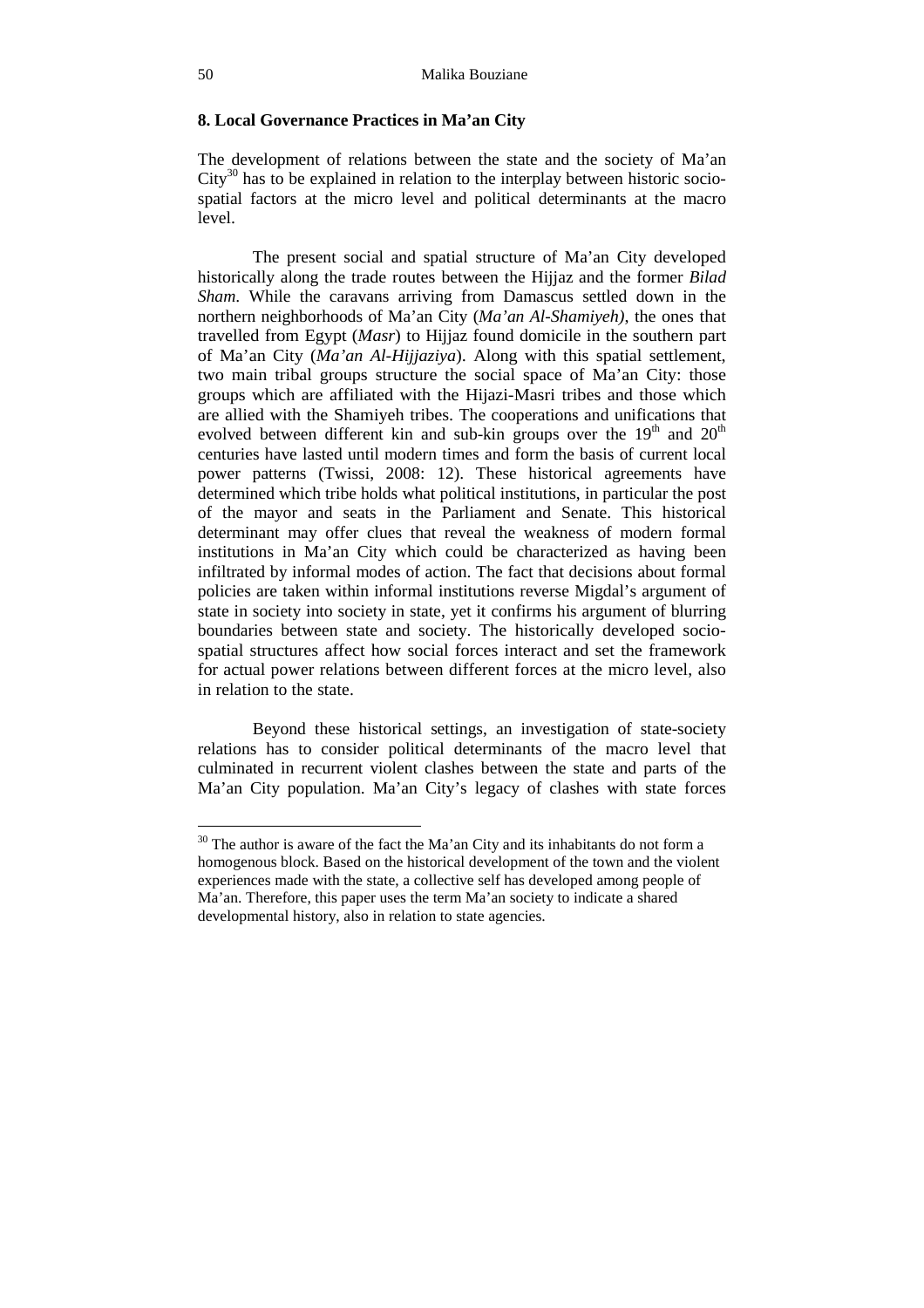started in April 1989. The refusal of the government to adjust fees as compensation for the suddenly increased fuel prices, which seriously eroded the income of lorry drivers in Ma'an City, prompted local residents to take to the streets. Following the violent uprising, the military invaded and the city was put under siege. In August 1996, after a sudden increase in bread prices, Ma'an City was again an arena of clashes that had started in Kerak and Tafileh and were put down by the armed forces. The riots of 1998 occurred following a lecture given by Layth Shbeilat as a demonstration against the American sanctions on Iraq. The death of a Ma'an City citizen during the demonstrations turned the event into a riot during which the municipality building and the telecommunications centre were burnt down. In October 2002, after the assassination of an American citizen in Amman, the Jordanian police sought to question militant Islamists from Ma'an City, amongst them the well-known M. Shalabi. While returning from Amman to Ma'an City, Shalabi fled from the police, exchanging fire with them while being supported by his armed followers who took control of a public hospital. Following this, the police moved into Ma'an City to apprehend M. Shalabi and the armed forces of the Salafy movement (CSS, 2002, ICG, 2003). The recurring clashes between the state and the population of Ma'an City have negatively affected their mutual relationship and strengthened the perception of the Ma'an City residents of being socioeconomically deprived and politically marginalized<sup>31</sup> and created an environment of mistrust and hostility<sup>32</sup>. Notwithstanding, with regard to state-society relations, it should be acknowledged that the ill-feeling is not against the Jordanian state as implied in Midgal's 'image of the state', but is mainly expressed towards those agencies with whom people have direct and daily contact, that is to say public security and governmental institutions like the municipality. $33$ 

Against the background of the historical formation of Ma'an City and related to the many confrontations with parts of the state, the *diwan* remains *the* institution around which "lives of the people of Ma'an and

<sup>&</sup>lt;sup>31</sup> A study conducted by the Centre for Strategic Studies of 2002 gives an overview about the socioeconomic situation of Ma'an City. See also Talal Ben Hussein University (2003).

<sup>&</sup>lt;sup>32</sup> In several interviews in Ma'an City, my interview partners confirmed their belief in the legitimacy and appropriateness of their reactions as an answer to police brutality. In contrast, state authorities interpreted the clashes as intolerable lawlessness and defiance of authority. Interviews with local leaders in Ma'an City and journalists in Amman, May 2008/9.

<sup>&</sup>lt;sup>33</sup> Interview with local leaders and residents in Ma'an City, May 2008/9.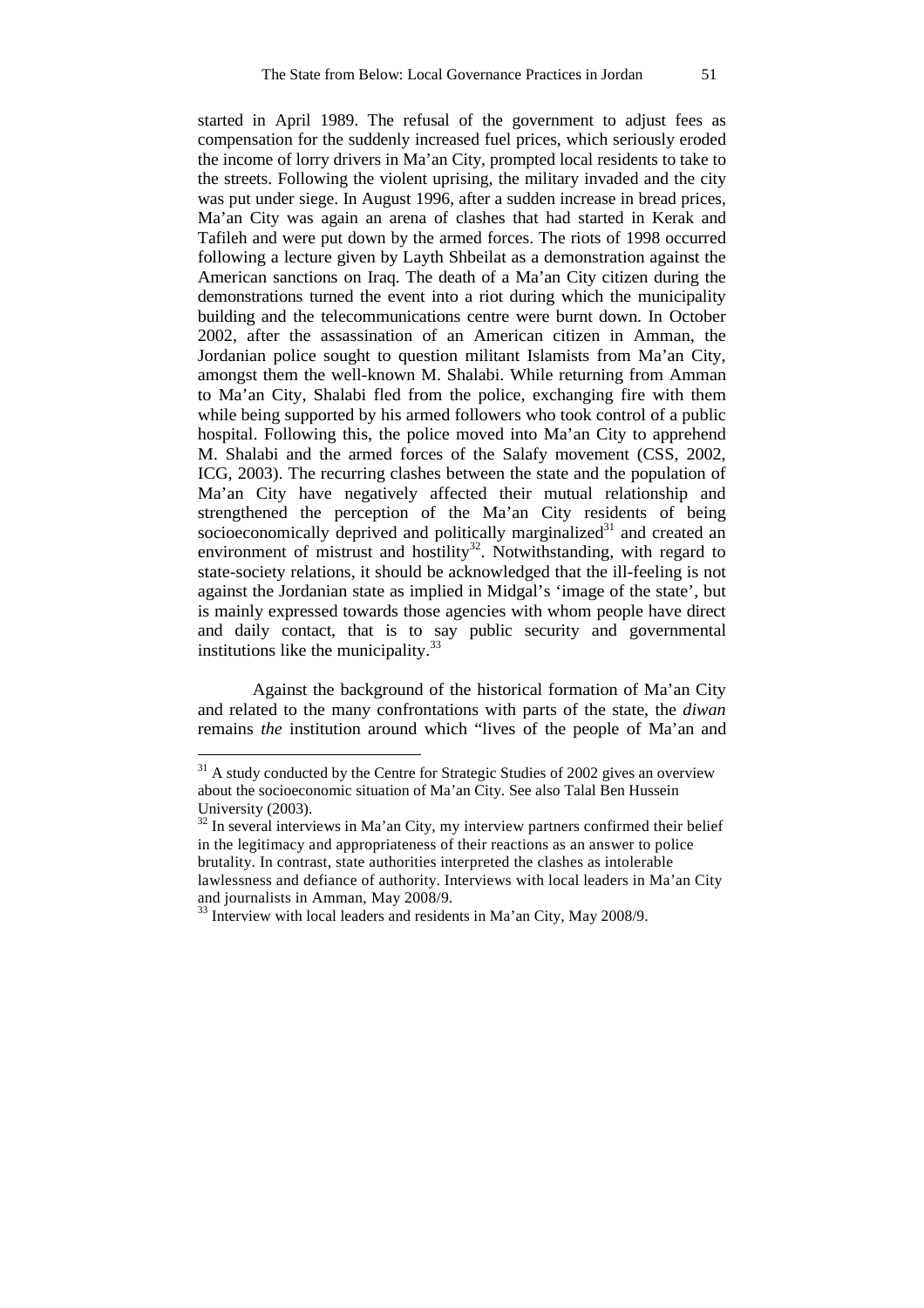## 52 Malika Bouziane

their behavior centre" (CSS, 2002: 19-23) and hence within which the relation to the state is constructed. As Gubser (1984: 129) illustrated for Karak, important issues of concern are dealt with in important homes in the frame of tribal gatherings and not within formal channels. Historically, the *diwan* functioned as a space of autonomy within which kin members were protected from state interference. Before the 2002 military intervention, Islamists used this form of social self-organization to escape from state authorities. Even if the activities of the *Salafy* movement were not approved by the majority of Ma'an City citizens, tribes accepted the integration of individual *Salafy* members into their institutions. The strong feeling of solidarity, which Ibn Khaldun (1987) described as *'asabiya*,' a feeling of affection for and attachment to kin members who are of the same blood, facilitated the affiliation of these *Abna' Ashiira* (Sons of tribes) with different *diwans*.

The forms of present relations between citizens of Ma'an City and state actors – the way that power has been transformed into routine patterns of actions – have derived from the interactions and tension between the image people hold of the state and its everyday practices. In relation to the state, and similar to Jabl Z, contradictory and complementary practices guide the interactions between both parts. On the one hand, in particular during times of crisis, the *diwan* constituted a mode of opposing and thus gaining distance from state authorities. On the other hand, and at the same time, claims and demands concerning security and welfare services are addressed to the state. The same ambiguity obtains for state practices that, on the one hand, display authority by disbanding *diwans* in Ma'an City as a response to their direct oppositional practices. At the same time the state acknowledges the authority of local leaders and their institutions by delegating to them mediator functions and by using the *diwan* as a mechanism to redistribute state resources. How can this contradiction in the practices of state and nonstate actors be resolved? In other words, what logic stands behind these practices? The social control that local leaders exercise enables them to make demands upon the state. In the aftermath of 1989, by acknowledging their mutual dependency, state actors started to mandate (or co-opt) locally influential and powerful leaders – amongst them for instance the well-known former MP and Minister *Tawfiq Krishan* – as auxiliaries of the state so as to distribute welfare services to their own community. The services offered included employment within the public administration and the security apparatus, grants for education and health treatment.<sup>34</sup> Similar manipulative

 $34$  Interview with local leaders in Ma'an City, May 2009.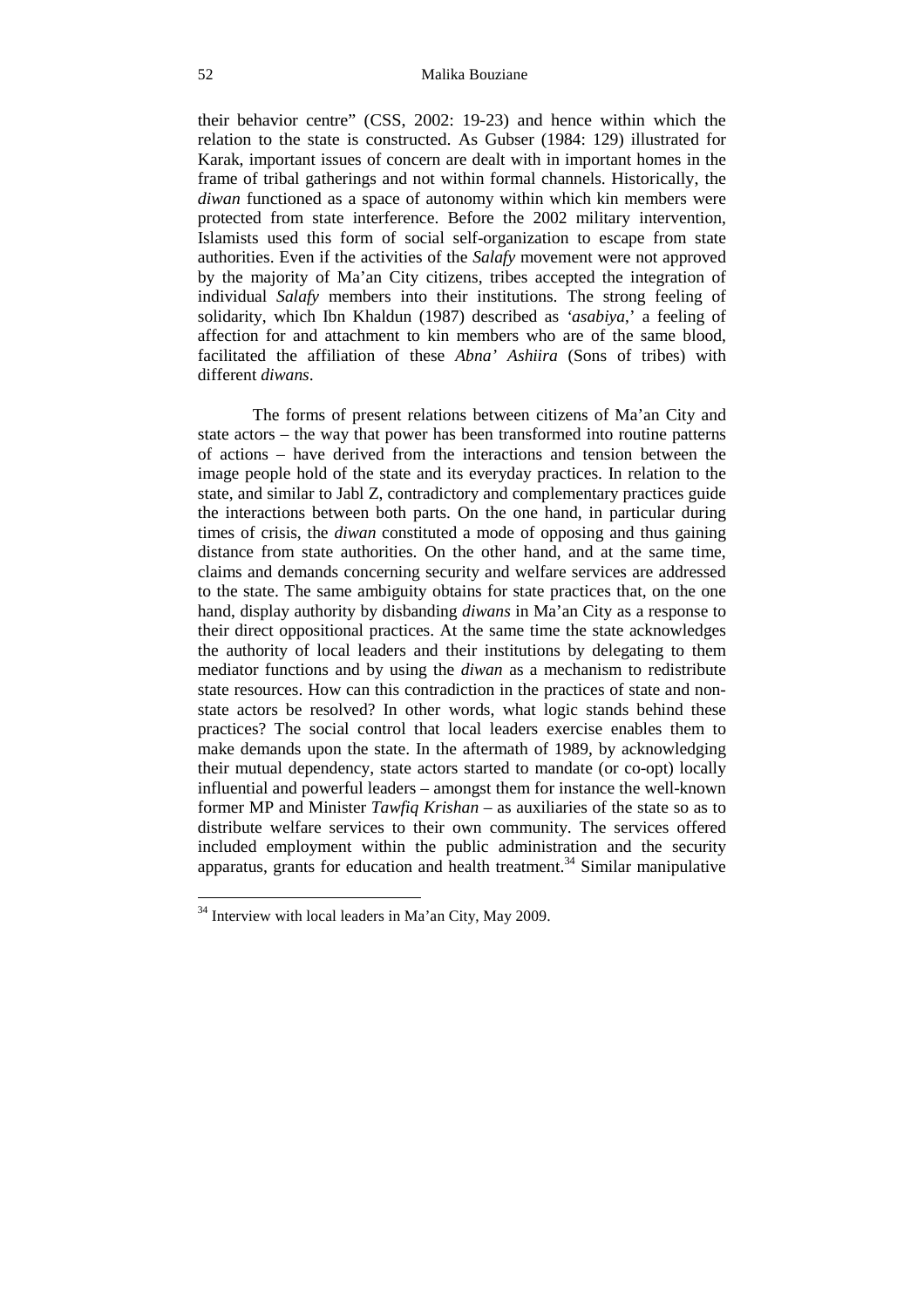practices were deployed after the events of November 2002 when the state called for recruitment for the security apparatus. Despite the expressed antipathy against the security apparatus, thousands of young men from Ma'an City were attracted as recruits for the security service and the military (ICG, 2003). In practice, several local leaders used the authority offered to capture parts of the state by having themselves or their kin members placed in official state positions. This in return ensured them the allocation of resources according to their own rules. These forms of state in society and society in state activities present complex instances of how state resources impact on state-society relations in ways that have strengthened local informal institutions at the state's expense, for example when job vacancies at the University in Ma'an City are decided within informal frameworks, as an interview partner explained:

"The father of XY [who is responsible for new job vacancies] is a Sheikh. When people address his father and ask for jobs XY is obliged by his father to find a job for those people because he gave his word. Therefore we have the problem that we announce one vacancy, but employ five people." 35

By ignoring or tolerating the fact that the implementation of state policies is determined within informal institutions, the state is not extending its authority, but undermining and thus reducing it. The same applies to the fact that, in contrast to Jabl Z where state authority is challenged by illegal practices on an individual level, the inhabitants of Ma'an City defy state authority collectively through direct and open civil disobedience (CSS 2002: 28). These practices are interlinked with their perception of the state as being merely present in Ma'an City.<sup>36</sup> Their relation to the state is one of overt resistance which some local leaders have sought to transform or appropriate for their own purposes. Through the reproduction of informal and illegal practices within formal realms the state is undermined, hemmed and thus transformed by these internal forces.

However, society is also transformed by the state. As Migdal observes, social organizations, and the structure of society as a whole, are molded by the opportunities and impediments that the state presents, just as they are affected by other social organizations (Migdal, 2001: 54). Through

 $35$  Interview with a professor of the Talal Ben Hussein University in Ma'an City, May 2009.

<sup>&</sup>lt;sup>36</sup> Interview with the mayor of Ma'an City, May 2008.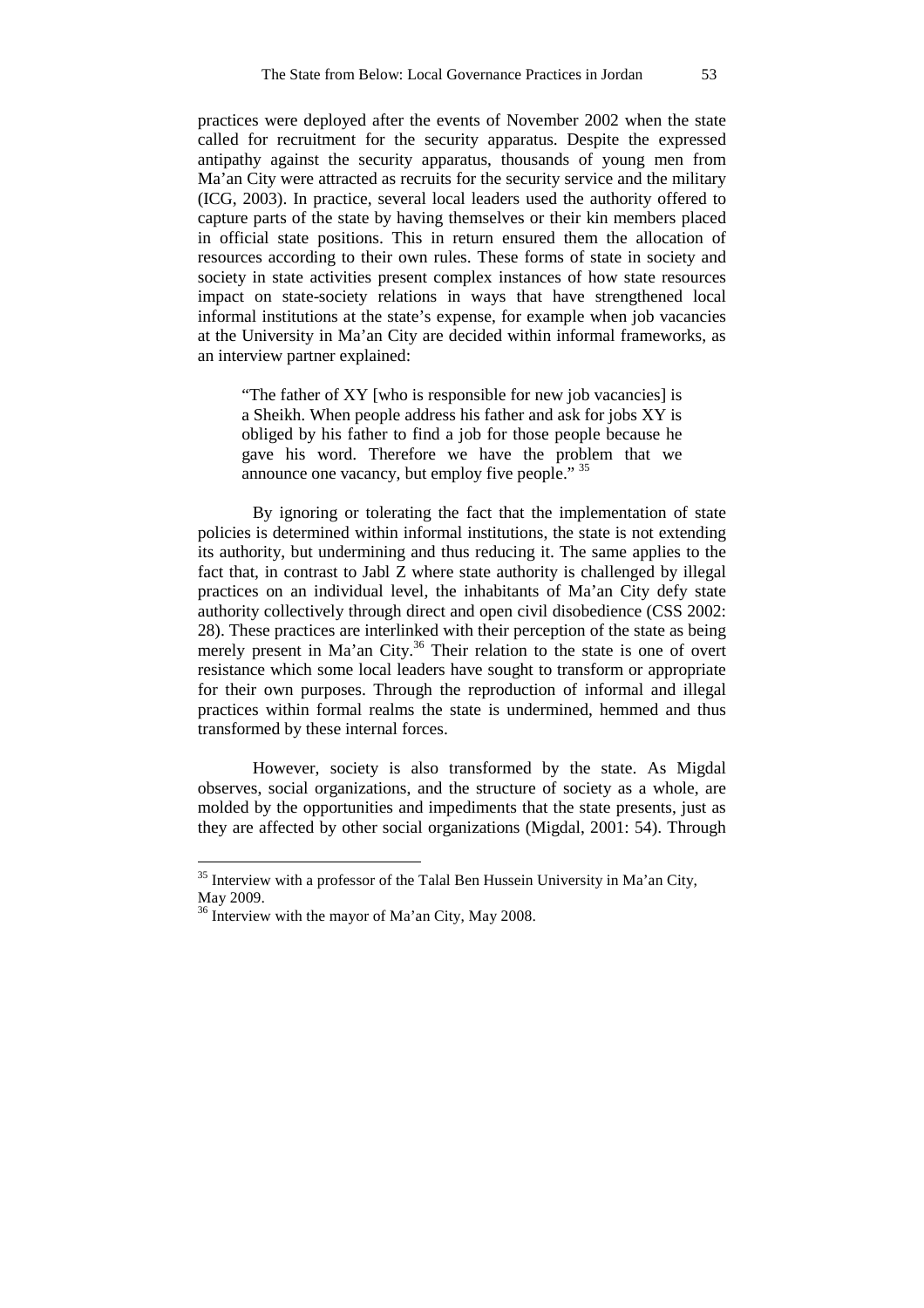the outsourcing of social welfare to the private sector and to NGOs in combination with the neoliberal policies of the last decades, the state contributed to the emergence of new sub-elites that interact and increasingly contend with local leaders. Similar to the tendencies in Jabl Z, these new figures are well educated, economically and professionally successful, and have access to nongovernmental organizations. These emerging sub-elites exercise significant power over fellow kin and thus have enhanced social status. Drawing on already accumulated economic or social capital and alternative division of kinship in the form of sub-tribes, these new elites seek to establish their own power networks. By contributing "resources for organizational start-up and sustenance, they accumulate […] electoral possibilities (Baylouny, 2006: 353). In contrast to Jabl Z, in a tribal context decisions about electoral support during elections<sup>37</sup> start in the tribal guesthouses (*Maddafa*).<sup>38</sup> Due to the socio-spatial structures of Ma'an City, the mayor is a 'product' of tribal coalitions, thus he is both a servant of the tribe and at the same time a state technocrat. In contrast to Jabl Z where the mayor deploys policing strategies to enter the Palestinian camp, the sociopolitical context of Ma'an City would not allow such practices. To ensure electoral allegiance, the mayor of Ma'an City as a state actor interacts with his constituency within informal institutions. These instances of intermeshing practices of state and non-state actors (in this case one individual) make it difficult to locate the demarcation between the state and other parts of society and confirm the fluidity of boundaries between them. In the same vein, practices of state-tolerated criminals shape local patterns of power. These criminal brokers (drug and weapon smugglers) who are simultaneously embedded in the socio-spatial structure of Ma'an City and financially disengaged from state resources play an ambivalent role within Ma'an society. They have come to function as a new provider of security within Ma'an City. In the words of a citizen:

"How can I live in a society where drug dealers are respected? [...] my car was stolen in front of my house. In fact, it is the duty of the police to get my car back. […]. But reality is different. They tell you go to Mr. XY, who is a well-known drug dealer in Ma'an, and he will bring you your car back. I

 $37$  In an interview with the mayor of Ma'an he told me that it was his tribe that decided that he run for election due to his educational level and professional experiences.

<sup>&</sup>lt;sup>38</sup> Interview with H., Professor for Anthropology at the Yarmouk University Irbid, April 2009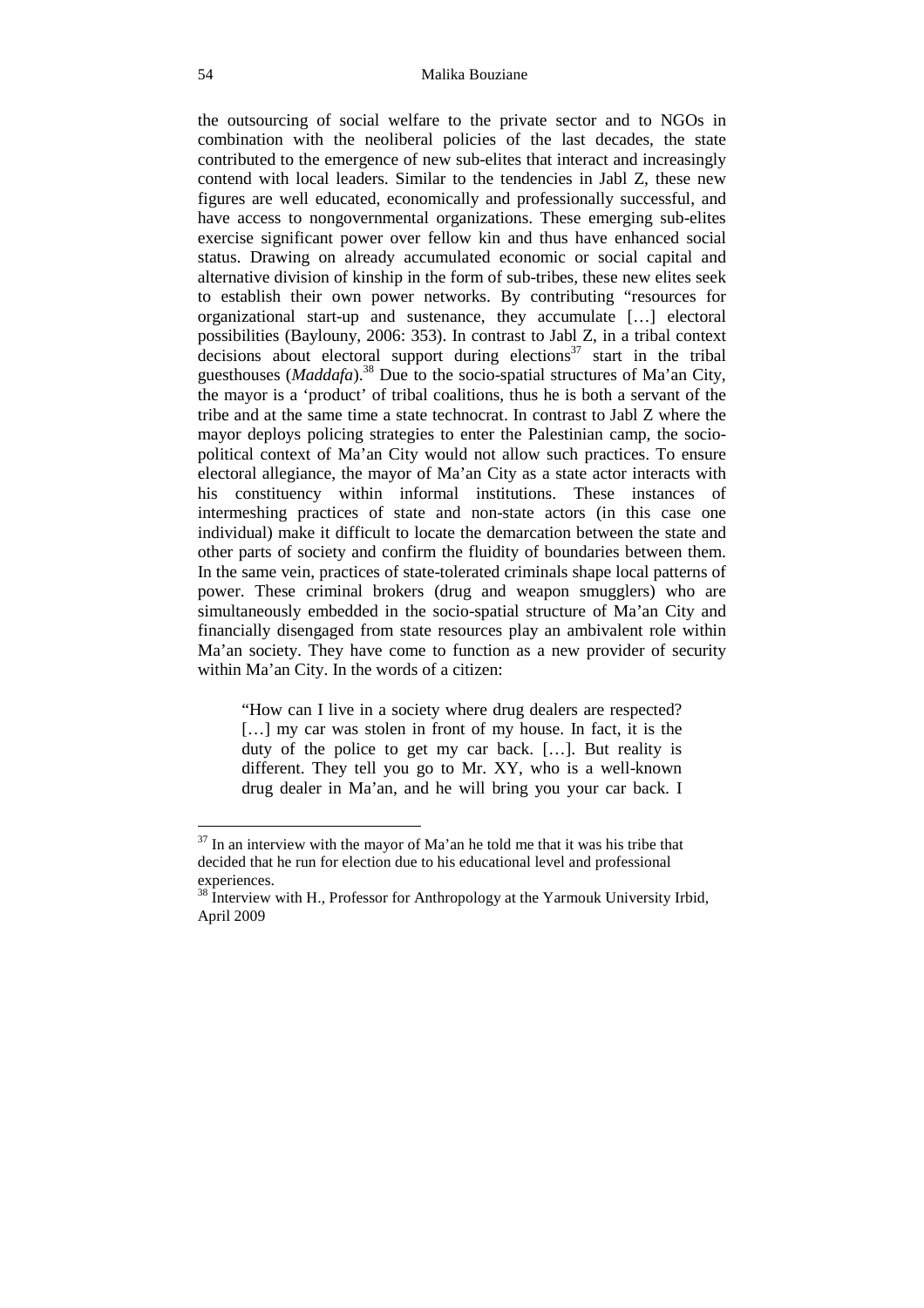went there and paid 200 JD and I got my car back within one day. These are the people who have power. These are the people who are governing us."<sup>39</sup>

This narrative confirms what Ellis has stated for apartheid South Africa where "some explicitly criminal gangs have developed close relations with the security forces" (Ellis, 1999: 61-62). For the apartheid South African case, he singled out that this has "produced within some sections of the security forces a highly ambiguous attitude towards certain types of crime (ibid: 61-62)." Besides intimate connections to the security realm, these criminal brokers – mainly due to their economic capital – are also embedded in the social structure through their participation in the *diwans* and social events. As a citizen of Ma'an City states:

"It is right that they [criminal brokers] possess authority and it is also right that some security forces are affiliated with them, but you know we [the society] have made this '*Drug Shujukh*'. By allowing them to participate in our *Diwan* and our social life, we legitimated their actions."<sup>40</sup>

The tolerance of criminal activities by parts of the state and the acceptance by society has ascribed these local figures an ambivalent role in shaping local patterns of power. By cultivating links with local state and non-state authorities, for instance by inviting locally high ranking state officials and local leaders to banquets, these brokers introduce a criminal category into local governance practices. This situation, associated with contemporary constraints of neoliberal politics at the macro level, points towards the formation of new political claims over the space of Ma'an City. Despite this development, in Ma'an City informal practices backed by formal institutions and state resources remain the main references for the day-to-day life of the population.

## **Conclusion**

 $\overline{a}$ 

In line with Migdal's argument, this paper intended to elaborate on the question of how power struggles between different forces that interact and engage at the local level affect the transformation of the state from below. Understanding how societies persist and change must, as Migdal (2001: 48)

 $39$  Interview with a citizen of Ma'an City, May 2009.

<sup>40</sup> Interview with Sheikh M. from Ma'an City, May 2009.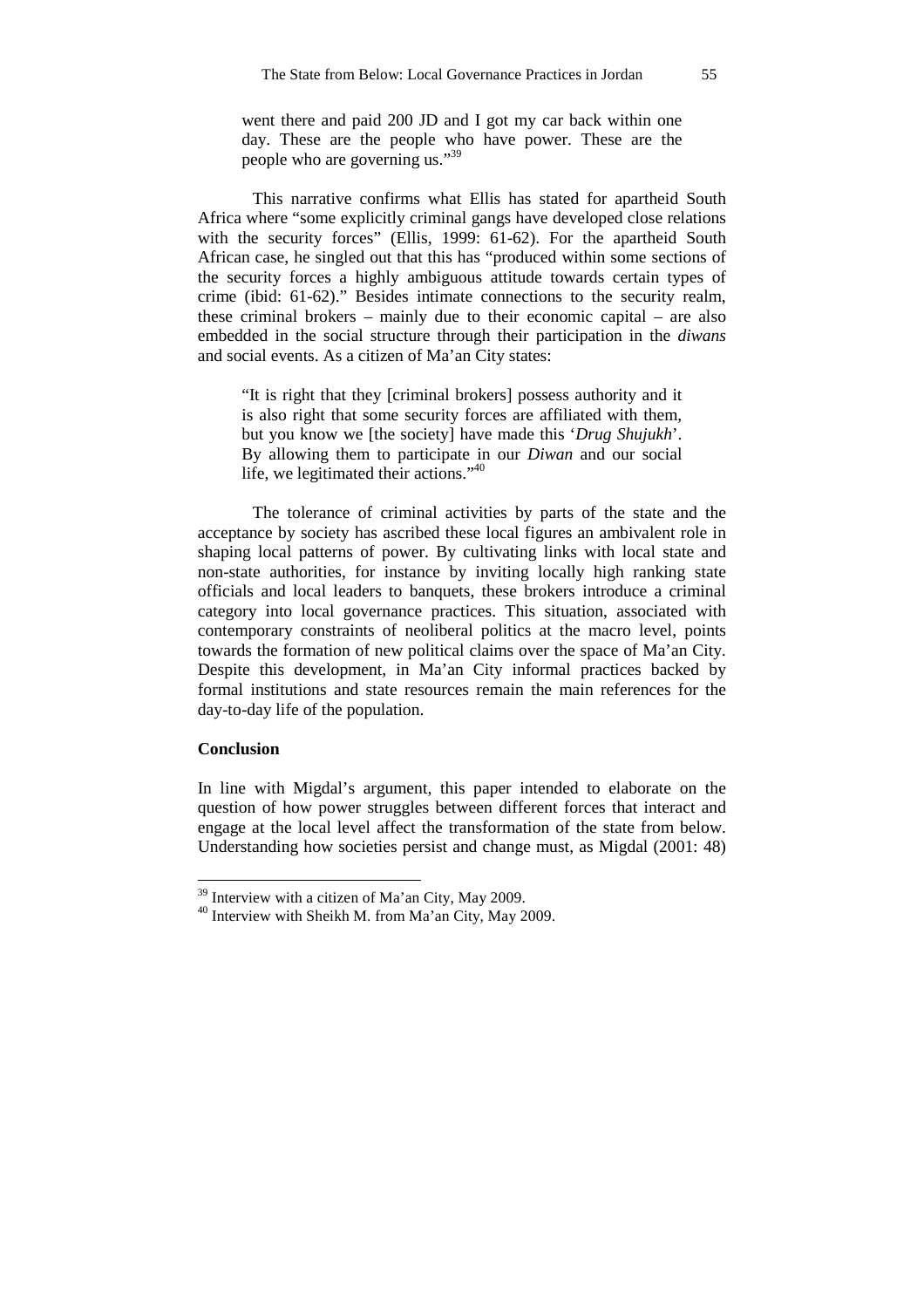#### 56 Malika Bouziane

puts it, start with the formal and informal organizations that exercise social control in an environment of struggle for power. By elaborating on the everyday practices of actors the paper aimed at gaining an understanding of the transformative impact they may have on local governance patterns and state-society relations. The empirical data presented in this paper highlighted the diversity of the local field that is structured by a system of linkages, negotiations, conflict, collaborations, and co-optations. These practices may diminish or impair state authority and challenge the existing logic of social power hierarchies. The paper discussed the functioning of local governance practices in Jabl Z and in Ma'an City against the backdrop of the state's retreat from the provision of social welfare. The streamlining of the former social contract implies a transformation of the relationship between the ruler and the ruled.

The comparison of Jabl Z and Ma'an City provides insights into the tactics developed by different actors to turn the changing micro and macro framework to their own ends. In Jabl Z as well as in Ma'an City, the state remains the main reference point for social welfare services. While inhabitants of Jabl Z acknowledge to a certain degree the inability of the state, Ma'an residents insist on the unwillingness of the state to protect its citizens. In Jabl Z as well as in Ma'an City, we observe transformative dynamics which defy existing patterns of power and thus are reshaping statesociety relations. While in Jabl Z these dynamics are partially enforced by locally interacting state actors by excluding former local leaders and privileging new ones and by contesting the influence of the Islamists, in Ma'an City there seems to be an internal dynamic from within the social hierarchy that is influencing state-society relations. These dynamics are advanced by an emerging economic and socially strong sub-elite which competes with former local leaders and criminal brokers in the process of local governance. These practices of contestation and opposition enforced by the impact of neoliberal developments changed kin solidarities and tribal organization in the sense that former local leaders who are dependent on state resources can no longer afford access to necessary resources. At the same time, by deploying practices of delegating authority for the provision of public services to local leaders, the state continuously manipulates social order and thus undermines its own authority. The same applies to the state's acknowledgment of the historically developed political agreements between tribes with which the state supports the continuous infiltration of formal institutions by informal practices. In so doing, the state becomes part of the reconstruction and reinvention of itself from below. Furthermore, while in Jabl Z the demand for scarce public resources is countered by individual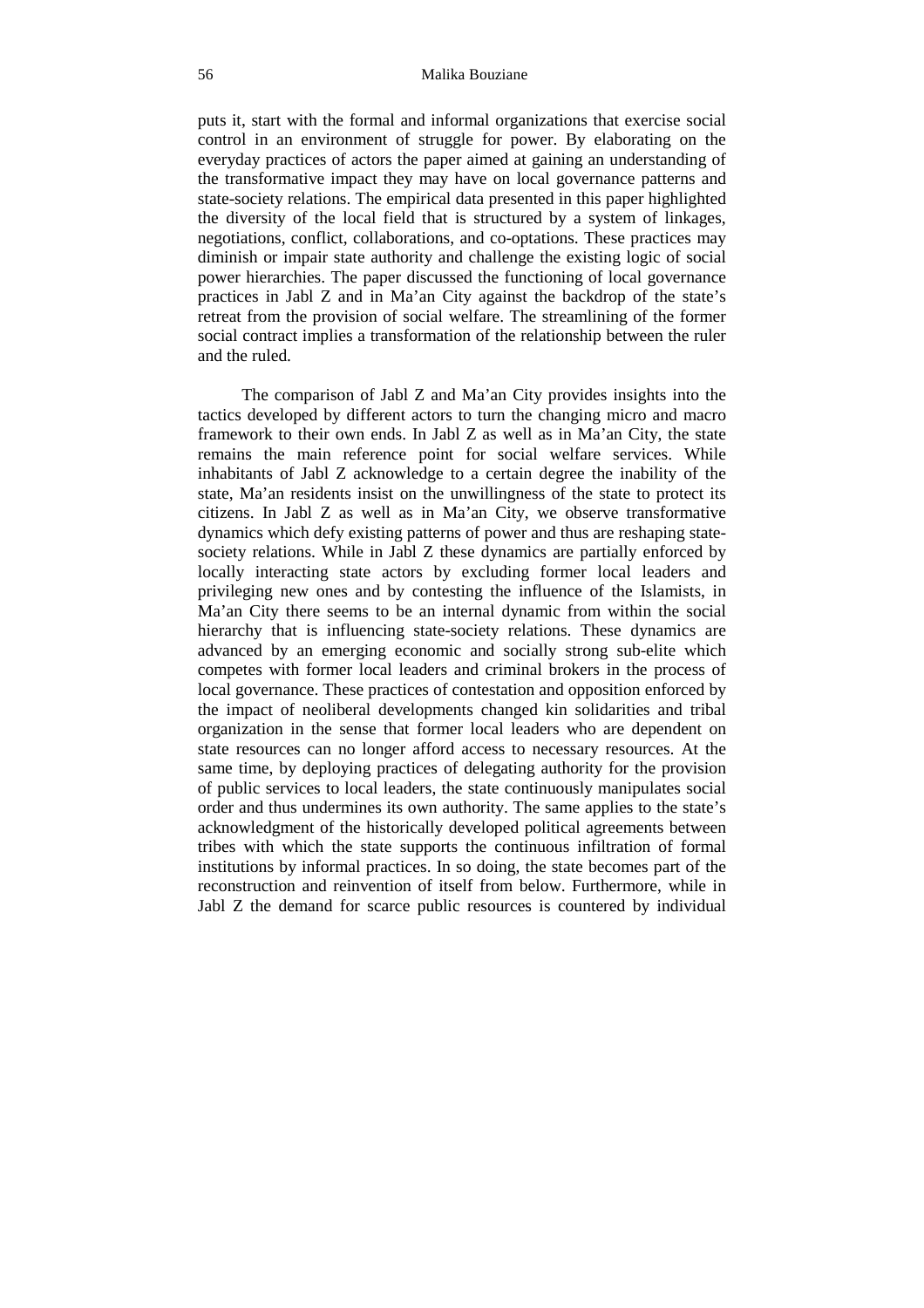concessions and a tendency of policing practices, in Ma'an City the logic of acquiescence and social stability against access to state resource through kin membership still seems to be the dominant mechanism to reallocate resources.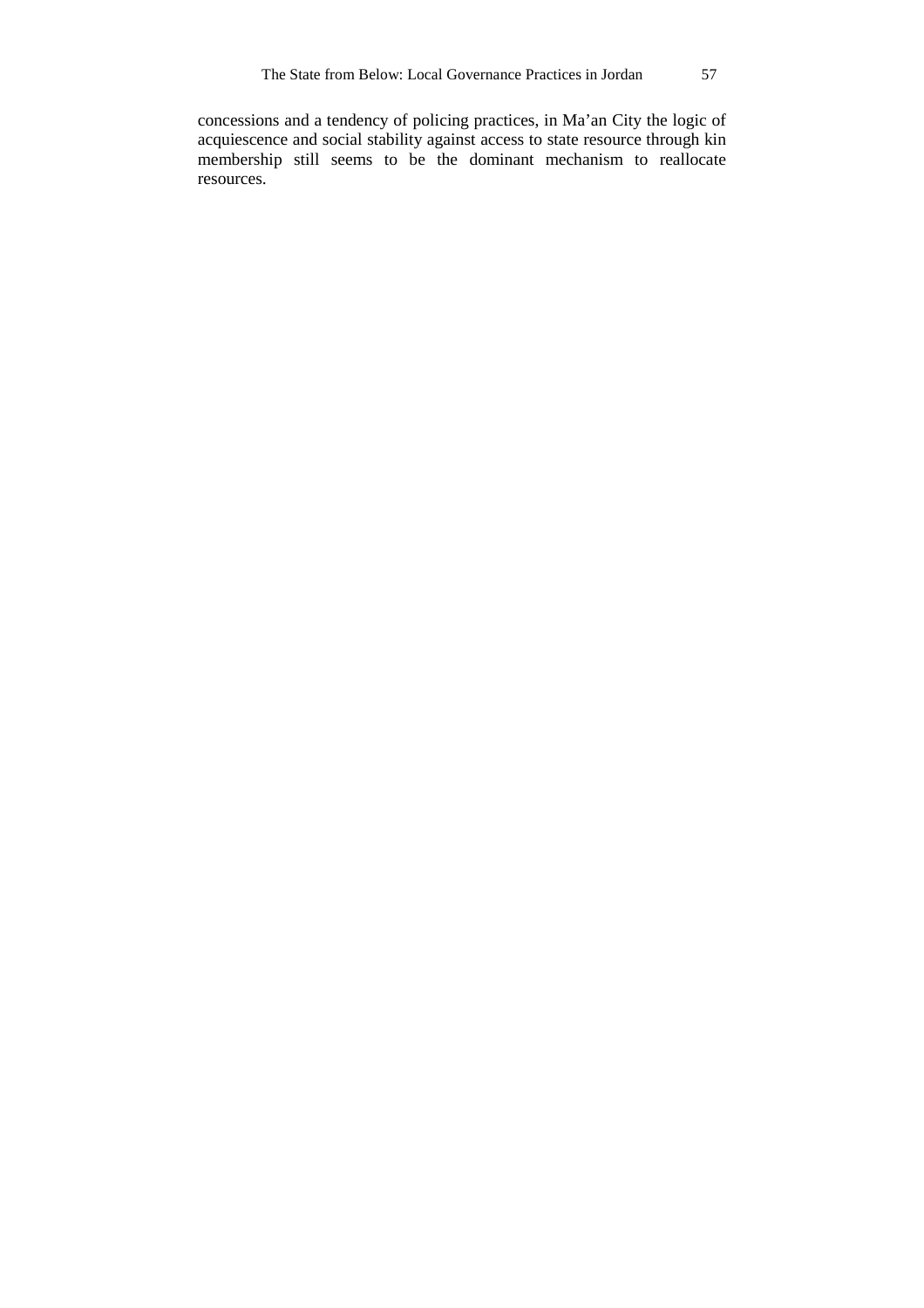### **References**

- Auyero, J. (2001) "The Logic of Clientelism in Argentina: An Ethnographic Account." *Latin American Research Review* 35 (3): 55-81.
- Alhamad, L. (2008) "Formal and Informal Venues of Engagement." In Ellen Lust-Okar, Saloua Zerhouni (ed.), *Political Participation in the Middle East*, pp. 33-50 London: Boulder, CO.
- Al Husban, A. H. (2005) "The Place of Local Councils in the Power Network: A case study of the North of Jordan (Khalid bin el-Walid Municipality)." *Orient* 46 (4): 565-580.
- Alissa, S. (2007) "Rethinking Economic Reform in Jordan: Confronting Socioeconomic Realities." *Carnegie Endowment for International Peace Papers* No. 4.
- Baylouny, A. M. (2008) "Militarizing Welfare: Neo-Liberalism and Jordanian Policy." *Middle East Journal* 62 (2): 280 – 303.
- Baylouny, A. M. (2006) "Creating Kin: New Family Associations as Welfare Providers in Liberalizing Jordan." *International Journal Middle East Studies* 38: 349 – 368.
- Bogaert, K., Debruyne, P. (2009) "Strategies of development and control: the production of urban space in Jordan and Morocco." *International Congress of the American Association of Geographers Las Vegas, April 2009* Draft version, Prepared as presentation on the AAG 2009.
- Bourdieu, P. (1987) "What Makes a Social Class?" *Berkeley Journal of Sociology* 32: 1-18.
- Cantori, L. Bainchi, R. (1989) "The dialectical relationship of central and local politics in the Middle East*." Journal of Arab Affairs* 8: 125-151.
- Center for Strategic Studies (2002) *Ma'an: An Open-Ended Crisis*. Jordan: Jordan University of Amman.
- Clark, J. (2004) Social Movement Theory and Patron-Clientelism: Islamic Social Institutions and the Middle Class in Egypt, Jordan, and Yemen." *Comparative Political Studies* 37 (8): 941-968.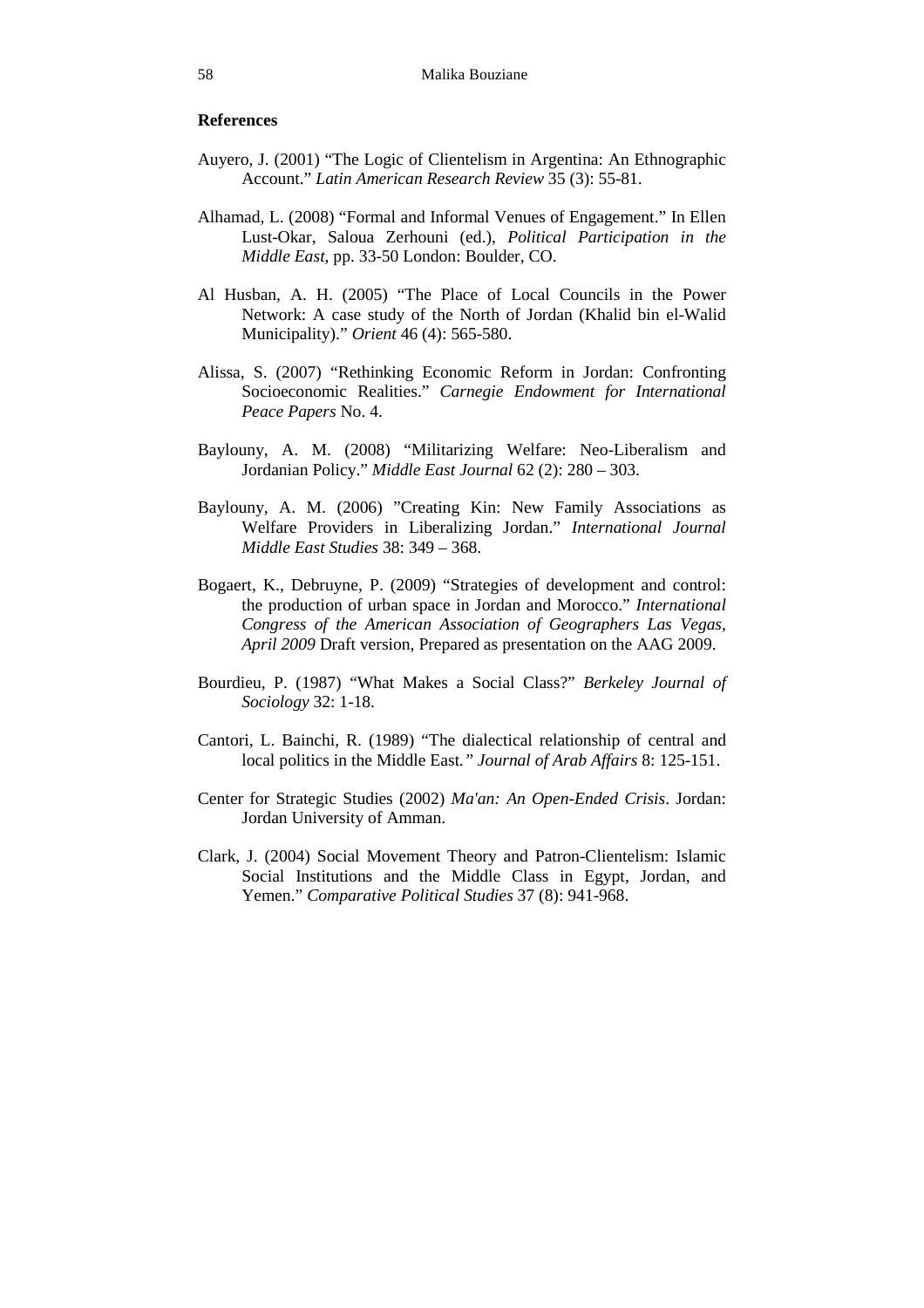- Clarke, S. E. (2006) "Globalisation and the Study of Local Politics: Is the Study of Local Politics Meaningful in a G lobal Age?" In H. Baldersheim, H. Wallmann (ed.), *The Comparative Study of Local Government and Politics*. Opladen: Budrich.
- De La Rosa, S., Höppner, U., Kötter, M. (2008) *Transdisziplinäre Governanceforschung. Gemeinsam hinter den Staat blicken*. Baden-Baden: Nomos.
- De Certeau, M. (1984) *The Practice of Everyday Life*. London: University of California Press.
- Department for Palestinian Affairs (2002) *55 Years in Serving Refugee Camps*. Jordan.
- Ellis, S. (1999): "The New Frontiers of Crime in South Africa." In Jean-François Bayart, Béatrice, H. (ed.), *The Criminalization of the State in Africa*, pp. 49-68 Bloomington: Indiana University Press.
- Gubser, Peter (1984) "New institutions and processes in a traditional setting: examples from Al-Karak, Jordan", In L.J. Cantori / I. Harik (Ed.), *Local Politics and Development in the Middle East*, pp. 125-141. Boulder: Westview Press
- Gupta, A. (1995) "Blurred Boundaries: The Discourse of Corruption, the Culture of Politics, and the Imagines State.*" American Ethnologist* 22:  $375 - 362.$
- Harders, C. (2002) *Staatsanalyse von unten Urbane Armut und politische Partizipation in Kairo*. Hamburg: Deutsches Orient-Institut.
- Harders, C. (2009) "Politik von unten Perspektiven auf den autoritären Staat in Ägypten." In M. Beck, C. Harders, A. Jünemann, St. Stetter (ed.), *Der Nahe Osten im Umbruch. Zwischen Transformation und Autoritarismus*. Wiesbaden: VS-Verlag.
- Hamarneh, M., Salem, P. (2007) *Economic Reform in Jordan: Where to go?* http://www.css-jordan.org/UploadEconomic/117.pdf (accessed on 12.02.2010).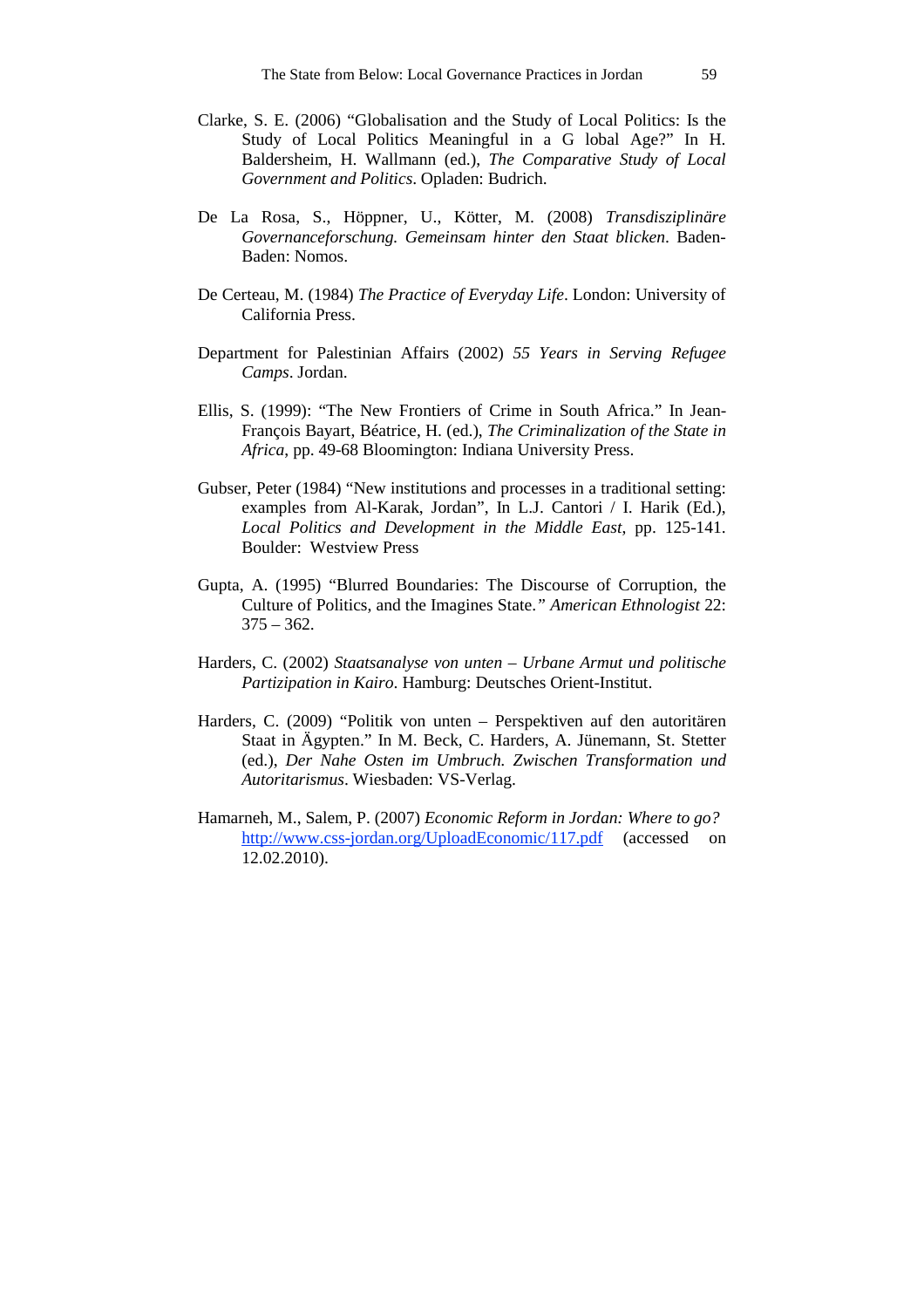- Harrigan, J. (2009) "Economic Liberalisation, Social Welfare and Islam in the Middle East." *Development Viewpoint* No. 25.
- Harrigan, J., El-Said, H. (2009*) Economic Liberalization, Social Capital and Islamic Welfare Provision*. London: Palgrave Macmillan.
- Helmke, G., Levitsky, S. (2004) "Informal Institutions and Comparative Politics. A Research Agenda." *Perspectives on Politics* 2(4): 725-740.
- Hottinger, A. (1961) "Zu'ama in Historical Perspective." In L. Binder (ed.), *Politics in Lebanon*, pp. 85-105 New York.
- Ibn Khaldun (1987*) An Introduction to History: The Muqaddimah*. London.
- Ismail, S. (2006) *Political Life in Cairo's New Quarters. Encountering the Everyday State*. Minneapolis: University of Minnesota Press.
- Johnson, M. (2001) *All Honourable Men: The Social Origins of War in Lebanon*. London: Tauris
- Lauth, H.J. (2000) "Informal Institutions and Democracy." *Democratization*  7(4): 21-50.
- Lenner, K. (2004) "Political Clientelism in the Philippines and Lebanon a satisfactory analytical framework?" *Unpublished paper prepared for the Seminar State and Society in Africa* School for Oriental and African Studies, London.
- Elmusa, S., Sowers, J. (2009) "Damietta Mobilizes for Its Environment." *MERIP October 21* http://www.merip.org/mero/mero102109.html (accessed on 07.02.2010).
- Migdal, Joel S., Schlichte K. (2005) "Rethinking State." In Klaus Schlichte (ed.), *The Dynamics of State. The formation and Crisis of State Domination*, pp. 1 -40 Hampshire: Ashgate Publishing Company.
- Migdal, Joel S. (2001) "The State-in-Society Approach: A New Definition of the State and Transcending the Narrowly Constructed World of Rigor*.*" In *State in Society. Studying how States and Societies Transform and Constitute one another*. Cambridge: Cambridge University Press.